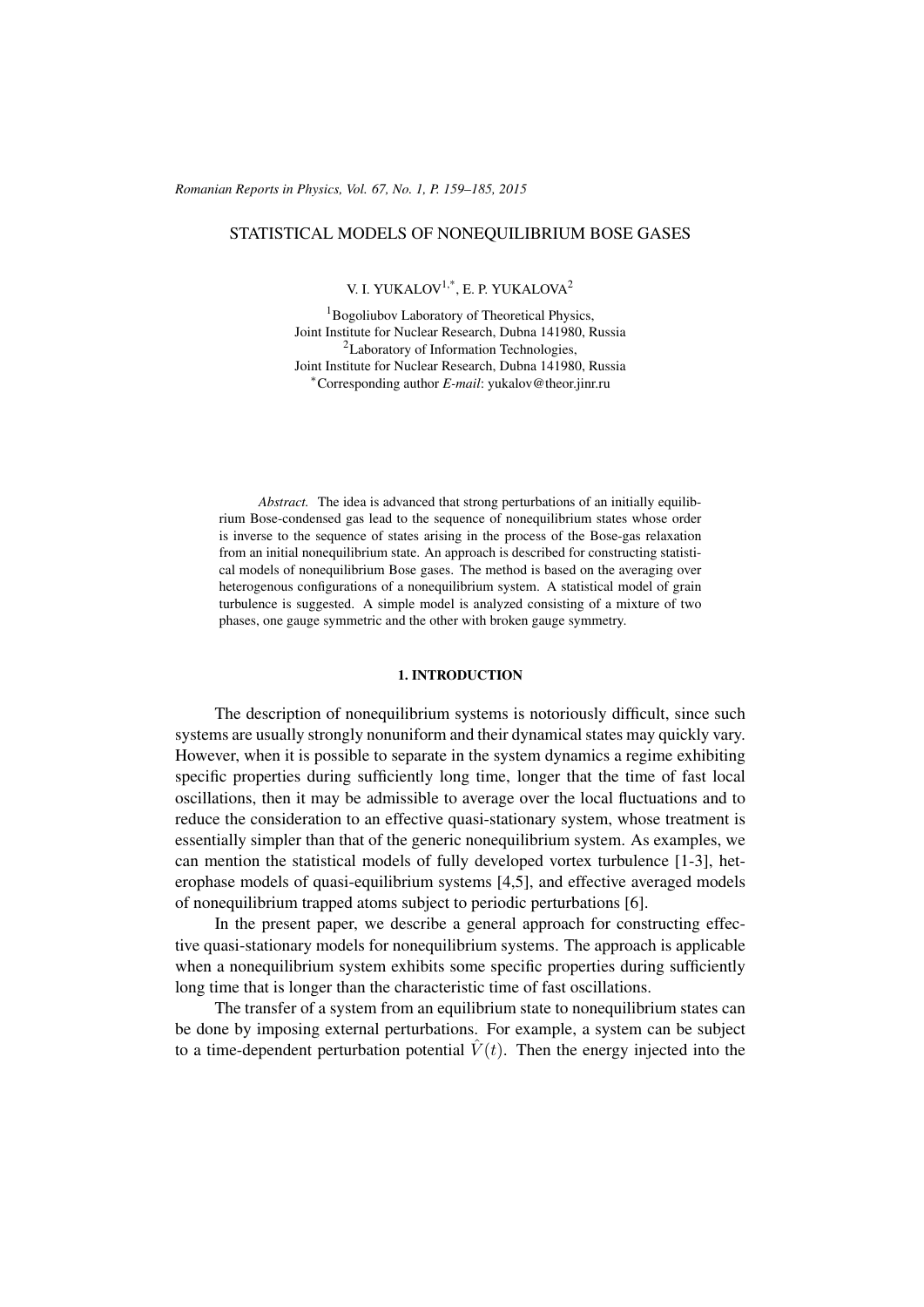system by this potential is defined as

$$
E_{inj} \equiv \int_0^t \left| \left\langle \frac{\partial \hat{V}(t')}{\partial t'} \right\rangle \right| dt'.
$$

In an averaged statistical picture, the injected energy acts similarly to temperature in equilibrium systems. Therefore, for a nonequilibrium system of  $N$  atoms, it is possible to introduce the effective temperature

$$
T_{eff} \equiv \frac{E_{inj}}{k_B N},
$$

which, for brevity, we may denote just as T.

The outline of the paper is as follows. In Sec. 2, a typical way of creating strongly nonequilibrium Bose-condensed gases is described and the characteristic parameters of Bose-condensed gases, used for creating such strongly nonequilibrium states, are discussed in order to give the feeling of the scales involved in experiments with nonequilibrium trapped atoms. In Sec. 3, we advance the idea that the procedure of generating a strongly nonequilibrium Bose system from an initially equilibrium Bose-Einstein condensate follows the same sequence of states, although in the reverse order, as the process of relaxation of an initially strongly nonequilibrium Bose system equilibrating to its condensed state. In Sec. 4, we describe the general method of deriving effective quasi-stationary models for nonequilibrium systems. The method is based on averaging over heterogeneous configurations arising in the treated nonequilibrium system. The consideration is exemplified in Sec. 5 by a statistical model of grain turbulence. In Sec. 6, we study a simple statistical model representing a nonequilibrium mixture of two phases with different symmetries, one gauge symmetric and the other with broken gauge symmetry. Section 7 gathers our concluding remarks.

When it does not lead to confusion, we employ the system of units where the Planck and Boltzmann constants are set to unity.

# 2. EXCITATION OF TRAPPED BOSE-EINSTEIN CONDENSATES

Trapped atoms provide a convenient tool for studying strongly nonequilibrium states of quantum systems. In the process of excitation, an atomic system passes through a sequence of qualitatively different states. The system of trapped condensed atoms can be strongly perturbed by an external field, when gradually increasing its strength and time of action.

Trapped Bose atoms in equilibrium at low temperatures form Bose-Einstein condensate in the ground state. The condensate cloud in a trap enjoys approximately Thomas-Fermi shape, with well known properties described in the books [7-9] and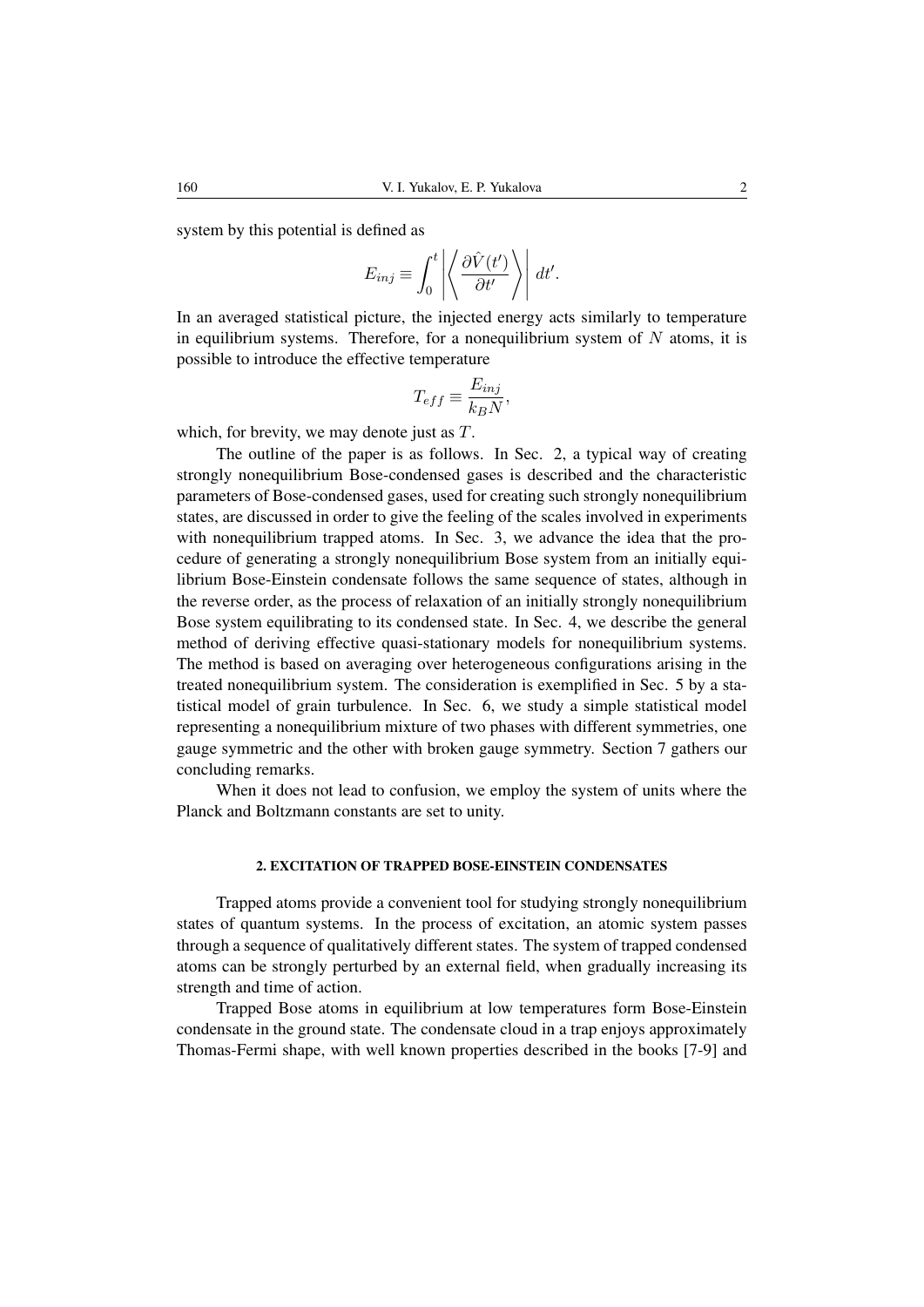reviews [10-19]. In order to break the condensate into pieces, it is necessary to impose external perturbations transferring the condensate from its ground state to excited states. There are two main ways of imposing such external perturbations.

One possibility is to add to the static trapping potential  $U(\mathbf{r})$  an alternating potential  $V(\mathbf{r}, t)$ , so that the total trap potential becomes

$$
U(\mathbf{r},t) = U(\mathbf{r}) + V(\mathbf{r},t). \tag{1}
$$

Another way is to modulate the scattering length  $a_s(t)$  by means of Feshbach resonance techniques. Both these ways can be used for strongly perturbed condensates [19].

Suppose trapped Bose atoms have been cooled down to very low temperatures, when practically all of them pile down to a Bose-condensed state. And let us apply an external modulating perturbation by one of the methods mentioned above. First, at weak perturbations, there appear elementary collective excitations, that are small deviations from the ground state. Weak perturbations also can generate large deviations from the ground state, provided that the modulation frequency is in resonance with one of the transition frequencies between *topological coherent modes* [20]. The latter are defined as the eigenfunctions of the stationary nonlinear Schrödinger (NLS) equation

$$
\left[ -\frac{\nabla^2}{2m} + U(\mathbf{r}) + N\Phi_0 |\varphi_n(\mathbf{r})|^2 \right] \varphi_n(\mathbf{r}) = E_n \varphi_n(\mathbf{r}),
$$
\n(2)

where  $N$  is the number of condensed atoms, assumed to be close to the total number of atoms, and

$$
\Phi_0 \equiv 4\pi \, \frac{a_s}{m} \tag{3}
$$

is the atomic interaction strength, in which  $a<sub>s</sub>$  is a scattering length assumed to be positive. The modes are termed topological, since different modes have different numbers of zeroes, thus, topologically different atomic densities. The modes are coherent, being formed by condensed atoms characterized by coherent states.

The known particular example of the topological modes are quantum vortices. If the external perturbation rotates the atomic cloud, acting as a spoon, then vortices appear being aligned along the imposed axis of rotation. But when the trap modulation does not prescribe a fixed rotation axis, then vortices and antivortices arise in pairs or in larger groups [10,20]. The explicit experimental demonstration for the appearance of clusters of vortices and antivortices was done in Ref. [21].

Increasing the strength of the trap modulation generates a variety of coherent modes, needing no resonance conditions because of the power broadening effect [22]. Among these numerous coherent modes, the basic vortex, with the winding number one, is the most energetically stable. For a trap with a transverse,  $\omega_{\perp}$ , and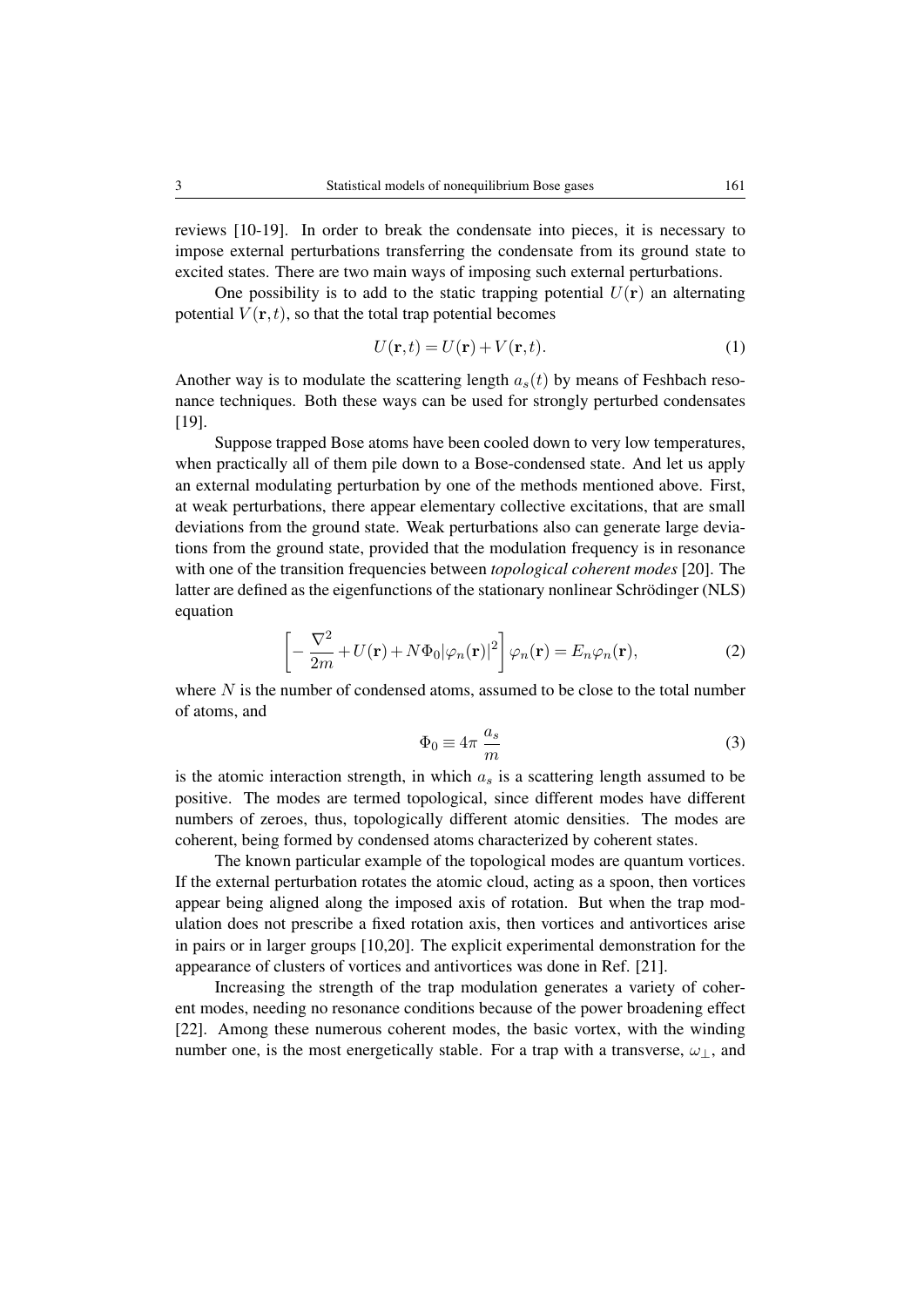longitudinal,  $\omega_z$ , frequencies, the vortex energy can be written [9] as

$$
\omega_{vor} = \frac{0.9\omega_{\perp}}{(\nu g)^{2/5}} \ln(0.8\nu g),\tag{4}
$$

where the notation is used for the trap aspect ratio

$$
\nu \equiv \frac{\omega_z}{\omega_\perp} = \left(\frac{l_\perp}{l_z}\right)^2 \tag{5}
$$

and for the effective coupling parameter

$$
g \equiv 4\pi N \frac{a_s}{l_{\perp}},\tag{6}
$$

with  $l_{\perp}$  and  $l_z$  being the transverse and longitudinal oscillator lengths, respectively. Due to the large number of atoms N, the effective coupling parameter is large,  $q \gg 1$ . As is seen, the basic vortex energy diminishes with the increase of  $q$ . At the same time, the transition frequencies of other modes, hence their energies, can be shown [20,22] to increase as

$$
\omega_{mn} \propto (\nu g)^{2/5} \qquad (g \gg 1). \tag{7}
$$

This makes the basic vortex the most energetically stable mode.

When the trap aspect ratio is not too small, the trap can house many vortices, whose number can be estimated as

$$
N_{vor} \sim \frac{E_{inj}}{\omega_{vor}},\tag{8}
$$

where  $E_{inj}$  is the energy injected into the trap by the external pumping. The vortices are created due to dynamical instability arising in the moving fluid [23-30].

Increasing the strength of the pumping, without imposing a rotation axis, produces a tangle of vortices, which makes the trapped atomic cloud turbulent [31-34]. Increasing further either the amplitude of the pumping field or the pumping time leads to the appearance of the condensate granulation [35].

The energy per particle, injected into the trap by the external perturbation, as is explained in the Introduction, plays the role of an effective temperature

$$
T_{eff} = \frac{1}{N} \int \rho(\mathbf{r}, t) \left| \frac{\partial V(\mathbf{r}, t)}{\partial t} \right| \, d\mathbf{r} dt,\tag{9}
$$

where  $\rho(\mathbf{r},t)$  is atomic density. In the case of the periodic in time alternating field  $V(\mathbf{r}, t) \sim A \cos(\omega t)$ , the energy per atom, injected during the time interval [t<sub>1</sub>, t<sub>2</sub>], takes the form  $T_{eff} \approx \omega(t_1 - t_2)$ . This makes it possible to represent the crossover lines between different regimes as the relation

$$
A = \frac{T_{eff}}{\omega(t_1 - t_2)}\tag{10}
$$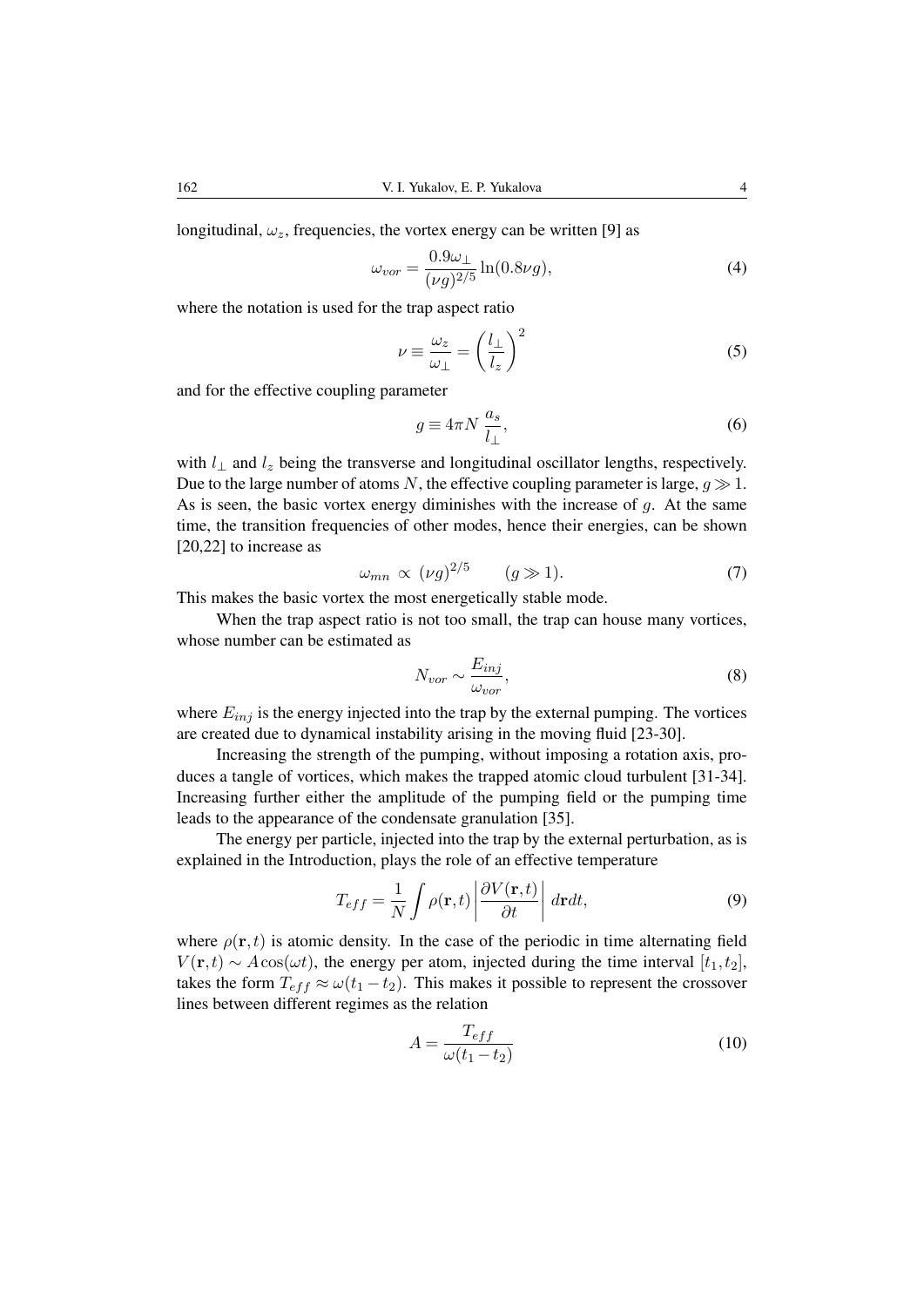between the amplitude A of the pumping field and the pumping time.

The experimental phase diagram on the amplitude-time  $A-t$  plane is described in Refs. [33-35], where it is shown that with increasing the injected energy, that is proportional to the product At, the system passes through the following states: *regular superfluid* slightly perturbed by a weak external field, *vortex superfluid* with several vortices, *turbulent superfluid* formed by a tangle of many vortices, and *granular state* with condensate droplets surrounded by uncondensed gas.

To give the reader the feeling of the typical parameters in the experiments with trapped atomic gases, let us mention the corresponding characteristic quantities and experimental data.

The size of an atomic cloud can be found by solving the nonlinear Shrödinger (NLS) equation and calculating the mean-square lengths in the corresponding directions. For a cylindrical trap, taking into account that  $q \gg 1$ , this gives [10,20,22] the mean transverse radius

$$
r_{\perp} = \frac{(2\nu g)^{1/5} l_{\perp}}{(2\pi)^{3/10}} = 0.662(\nu g)^{1/5} l_{\perp}
$$
\n(11)

and the mean axial radius

$$
z_0 = \frac{(\nu g)^{1/5} l_z}{(4\pi)^{3/10} \sqrt{\nu}} = 0.468 \frac{(\nu g)^{1/5}}{\sqrt{\nu}} l_z,
$$
 (12)

where the standard notations are used for the effective transverse oscillator length  $l_\perp \equiv \sqrt{\hbar/m\omega_\perp}$  and longitudinal oscillator length  $l_z \equiv \sqrt{\hbar/m\omega_z}$ , and where  $\nu$  is the trap aspect ratio. The mean effective cloud radius is

$$
r_0 \equiv \left(r_\perp^2 z_0\right)^{1/3} = 0.59 \frac{(\nu g)^{1/5}}{\nu^{1/6}} l_0,
$$
\n(13)

where the average oscillator length is

$$
l_0 \equiv \sqrt{\frac{\hbar}{m\omega_0}}\,, \qquad \omega_0 = \left(\omega_\perp^2 \omega_z\right)^{1/3}.
$$

As we see, the actual cloud sizes are noticeably larger than the oscillator lengths because of repulsive atomic interactions. These sizes even can be essentially larger than the oscillator lengths, when  $q \gg 1$ .

Knowing the size of the trapped atomic cloud, it is straightforward to find the effective cloud volume

$$
V_{eff} \equiv \pi r_{\perp}^2 2z_0 = 2\pi r_0^3 = 1.29 \frac{(\nu g)^{3/5}}{\sqrt{\nu}} l_0^3 \tag{14}
$$

and to estimate the average atomic density in the trap

$$
\rho \equiv \frac{N}{V_{eff}} = 0.775 \frac{\sqrt{\nu} N}{(\nu g)^{3/5} l_0^3}.
$$
\n(15)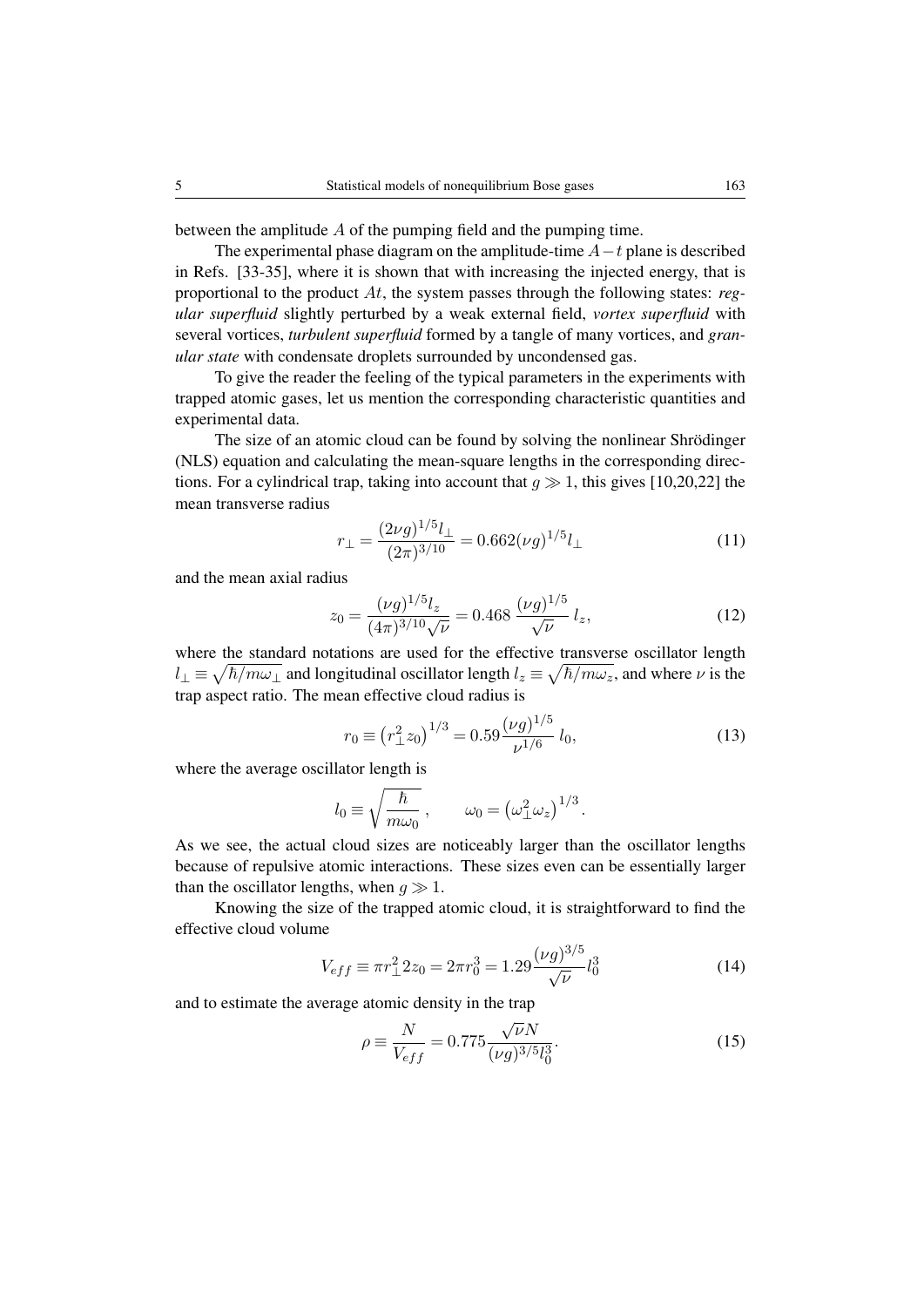This shows that, for strongly repulsive atoms, the atomic density  $\rho$  can be much smaller than the density  $N/l_0^3$  they would have in the absence of repulsive interactions.

Pair atomic interactions are conveniently characterized by the gas parameter

$$
\gamma \equiv \rho^{1/3} a_s = \frac{a_s}{a},\tag{16}
$$

where  $a = \rho^{1/3}$  is mean interatomic distance. The gas parameter  $\gamma$  is usually small for trapped atoms, though can be varied in a wide range by means of the Feshbach resonance techniques. Because of the large number of atoms in a trap, the effective coupling parameter  $q$  is usually large.

An important quantity, showing whether atoms are in local equilibrium, is the local equilibration time  $t_{loc} \sim m/\hbar \rho a_s$ . A perturbed cloud of trapped atoms can, as a whole, be strongly nonequilibrium, while, at the same time, be locally equilibrium. This happens in the situation, when the modulation period  $t_{mod} \equiv 2\pi/\omega$  of the alternating modulating field, with frequency  $\omega$ , is much longer than the local equilibration time  $t_{loc}$ .

In experiments [33-35], strongly nonequilibrium states were generated by modulating the trapping potential for a trapped cloud of  ${}^{87}Rb$ . The cloud of  ${}^{87}Rb$  atoms, of mass  $m = 1.443 \times 10^{-22}$  g and scattering length  $a_s = 0.557 \times 10^{-6}$  cm, has been cooled down to the temperatures much lower than the Bose-Einstein condensation temperature  $T_c = 276$  nK, so that the great majority of all  $N = 2 \times 10^5$  atoms have been condensed, the condensate fraction being  $n_0 = 0.7$ .

The trap had cylindrical shape, with the parameters

$$
\omega_{\perp} = 1.32 \times 10^{3} \text{s}^{-1},
$$
\n $\omega_{z} = 1.45 \times 10^{2} \text{s}^{-1},$ \n  
\n $l_{\perp} = 0.74 \times 10^{-4} \text{cm},$ \n $l_{z} = 2.25 \times 10^{-4} \text{cm},$ \n  
\n $\omega_{0} = 0.63 \times 10^{3} \text{s}^{-1},$ \n $l_{0} = 1.08 \times 10^{-4} \text{cm},$ \n(17)

which gives the trap aspect ratio  $\nu = 0.11$ . The effective coupling parameter is  $q =$  $1.96 \times 10^4$ .

The atomic cloud is characterized by the sizes

$$
r_{\perp} = 2.27 \times 10^{-4} \text{cm}, \qquad z_0 = 1.47 \times 10^{-3} \text{cm},
$$

$$
r_0 = 0.42 \times 10^{-3} \text{cm}, \qquad V_{eff} = 0.47 \times 10^{-9} \text{cm}^3, \tag{18}
$$

which define the effective atomic density  $\rho = 0.43 \times 10^{15}$  cm<sup>-3</sup> and the mean interatomic distance  $a = 1.32 \times 10^{-5}$  cm. The gas parameter is  $\gamma = 0.044$ .

The trap potential was modulated by an additional alternating potential  $V(\mathbf{r}, t)$ [36,37] oscillating with frequency  $\omega = 1.26 \times 10^3 \text{ s}^{-1}$ , which corresponds to the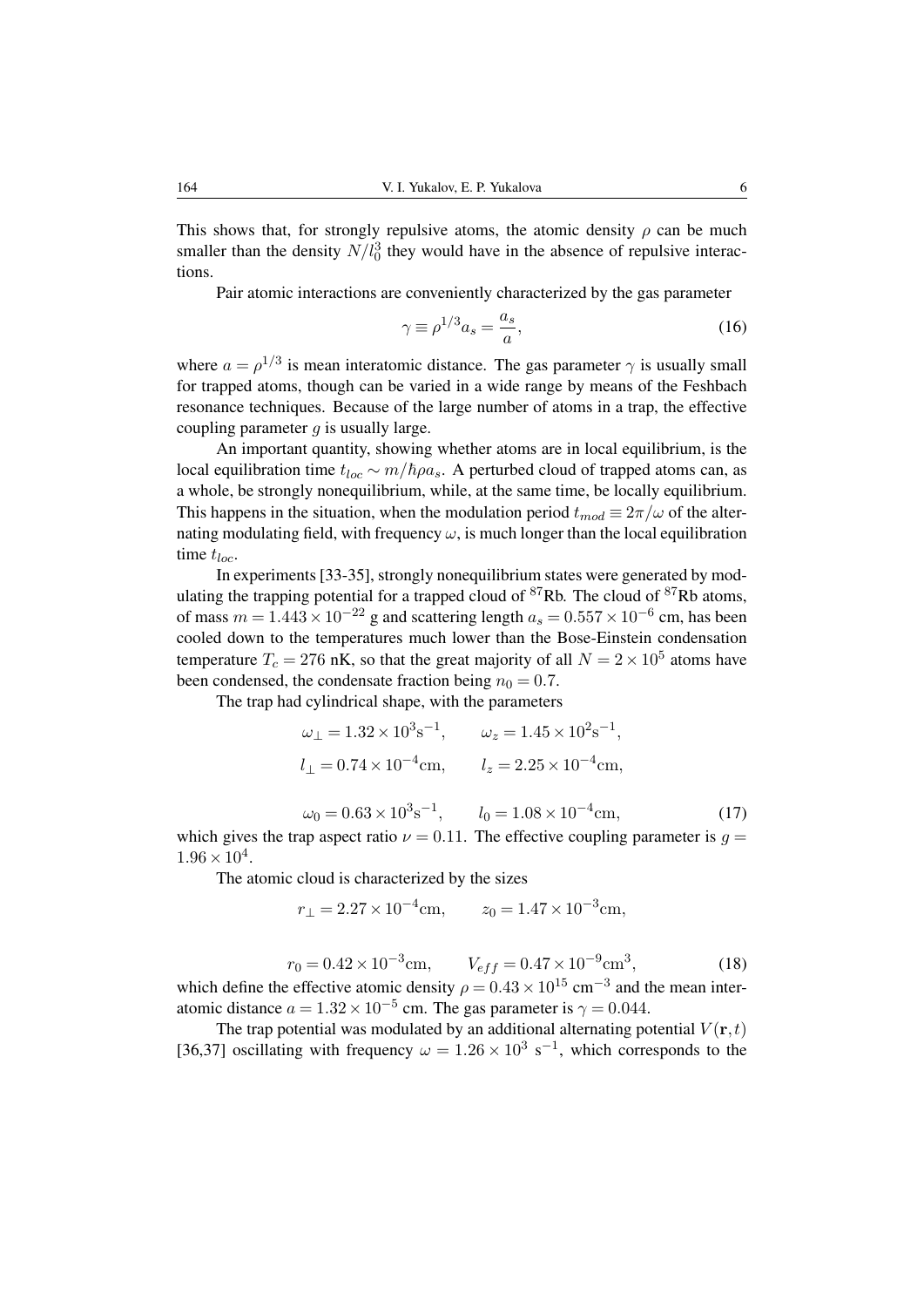modulation period  $t_{mod} = 0.5 \times 10^{-2}$  s. The total modulation time  $t_{ext}$  was varied between 0.02 s and 0.1 s. The local equilibration time is  $t_{loc} = 0.57 \times 10^{-3}$  s. Thus, the relations between the characteristic times is  $t_{loc} \ll t_{mod} \ll t_{ext}$ .

Because of the high atomic density inside the trap, the *in situ* observation was impossible. Absorption pictures were taken in the time-of-flight setup, after the times  $t_{tot}$  between 0.015 s and 0.023 s. Restoring the characteristic linear size of granules, corresponding to the experimental situation before the free expansion, one gets [35]  $l_g \approx 3 \times 10^{-5}$  cm. This is in agreement with the theoretical evaluation of the grain size assumed to be of the order of the coherence length  $\xi = 1/\sqrt{4\pi \rho a_s}$ . Thus, the relation between the characteristic lengths is  $a_s \ll a \sim \xi \sim l_g \ll l_0 < r_0$ .

The excitation of strongly nonuniform states can also be realized by modulating the scattering length [38,39]. Generally, long modulation times or large exciting amplitudes generate the cloud evolution from the appearance of separate vortices to tangled vortex configurations, typical of quantum turbulence, and to the granular state.

To compare the parameters in the experiments with trapped  $87Rb$  atoms with the typical parameters of other experiments with trapped atoms, let us consider the case of <sup>7</sup>Li in a light trap formed by focused laser beams, as described in Refs. [40,41]. The atoms of <sup>7</sup>Li of mass  $m = 1.2 \times 10^{-23}$  g are prepared, using Feshbach resonance techniques [42], at the scattering length  $a_s = 3.2 \times 10^{-8}$  cm. Lowering down temperature, essentially below the critical condensation temperature  $T_c = 200$ nK, almost all  $N = 3 \times 10^5$  trapped atoms are Bose-condensed, with the condensate fraction  $n_0 = 0.9$ .

The trap characteristics are

$$
\omega_{\perp} = 1.48 \times 10^{3} \text{s}^{-1}, \qquad \omega_{z} = 30.4 \text{s}^{-1},
$$
  
\n $l_{\perp} = 2.5 \times 10^{-4} \text{cm}, \qquad l_{z} = 1.7 \times 10^{-3} \text{cm},$   
\n $\omega_{0} = 4.1 \times 10^{2} \text{s}^{-1}, \qquad l_{0} = 4.7 \times 10^{-4} \text{cm},$ \n(19)

which give the trap aspect ratio  $\nu = 0.0207$ . This means that the trap is quasi-onedimensional.

The cloud shape corresponds to the sizes

$$
r_{\perp} = 2.62 \times 10^{-4} \text{cm}, \qquad z_0 = 0.88 \times 10^{-2} \text{cm},
$$

$$
r_0 = 0.84 \times 10^{-3} \text{cm}, \qquad V_{eff} = 0.38 \times 10^{-8} \text{cm}^3, \tag{20}
$$

which define the effective density  $\rho = 0.79 \times 10^{14}$  cm<sup>-3</sup> and the mean interatomic distance  $a = 2.33 \times 10^{-5}$  cm. This density is an order lower than that for <sup>87</sup>Rb. The lower density and the larger spatial size allows to observe the behavior of the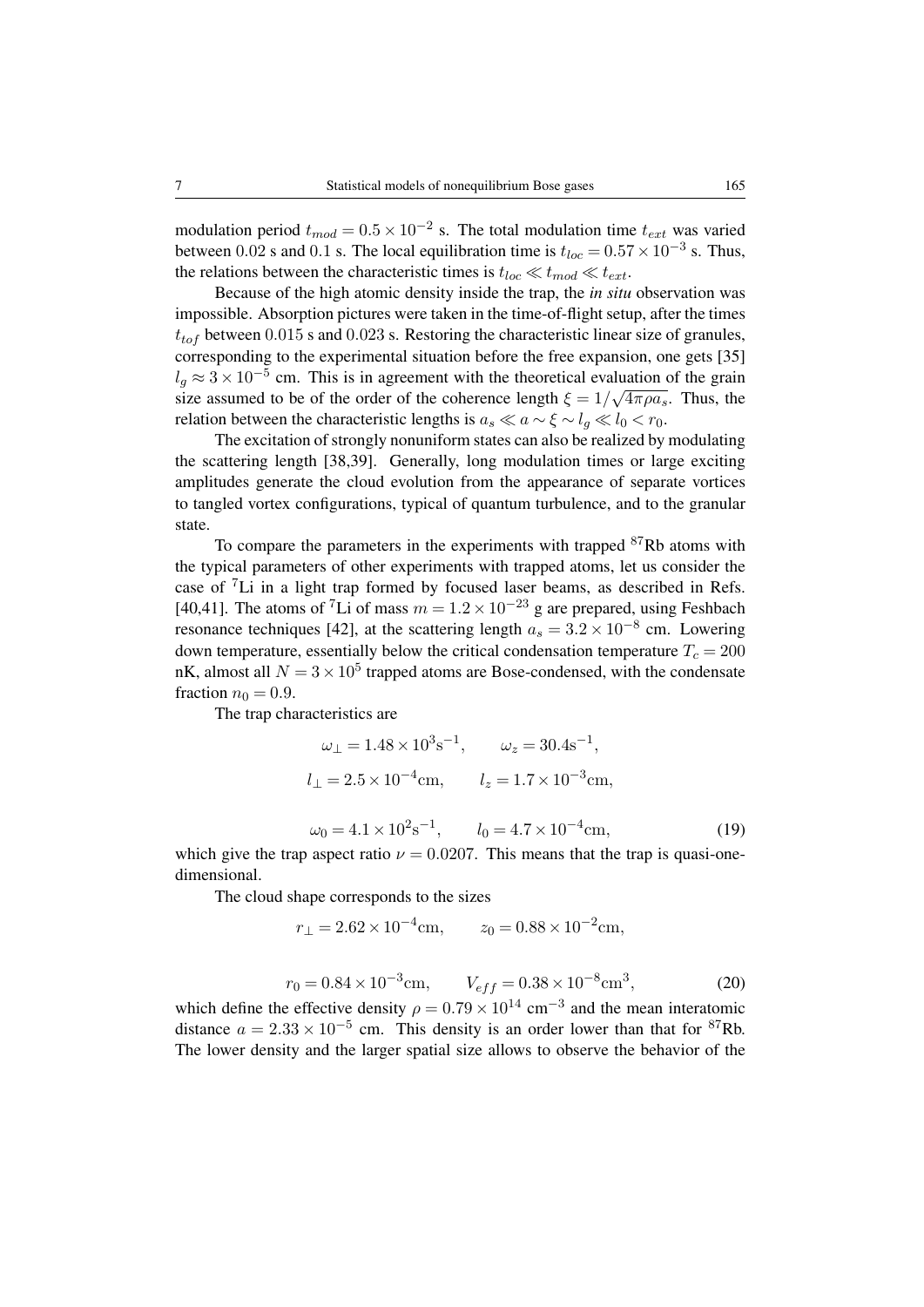atomic cloud *in situ*. The gas parameter is  $\gamma = 1.37 \times 10^{-3}$ . The effective coupling parameter is  $g = 0.48 \times 10^3$ .

The effective scattering length

$$
a_s(t) = a_{BG} \left[ 1 - \frac{\Delta B}{B(t) - B_{\infty}} \right]
$$

can be modulated by varying the magnetic field

$$
B(t) = B_0 + \delta B \cdot \cos(\omega t).
$$

Here  $a_{BG}$  is a background scattering length far from the resonance field  $B_{\infty}$ , and  $\Delta B$  is the resonance width.

In the case, when  $\delta B$  is much smaller than  $B_0$ , one can write the oscillating scattering length in the form

$$
a_s(t) \cong a_s + \delta a_s \cdot \cos(\omega t),
$$

in which

$$
a_s \equiv a_{BG} \left( 1 - \frac{\Delta B}{B_0 - B_\infty} \right), \qquad \delta a_s \equiv a_{BG} \frac{\Delta B \delta B}{(B_0 - B_\infty)^2}.
$$

The amplitude of the scattering-length oscillations corresponds to  $\delta a_s/a_s =$ 0.2. The frequency  $\omega$  is varied in the range between 157 s<sup>-1</sup> and 314 s<sup>-1</sup>, which gives the modulation period  $t_{mod}$  between  $2 \times 10^{-2}$  s and  $4 \times 10^{-2}$  s. The local equilibration time  $t_{loc} = 4.5 \times 10^{-3}$  s is much shorter than the modulation time,  $t_{loc} \ll t_{mod}$ .

At the beginning, the scattering-length modulation, generates quadrupole mode excitations. The amplitude of the oscillations as a function of the applied frequency, allows one to locate the resonance curve for the quadrupole mode excitations, as has been shown in Ref. [39].

The relation between the characteristic lengths, including the scattering length  $a<sub>s</sub>$ , mean interatomic distance a, longitudinal oscillator length  $l<sub>z</sub>$ , and the axial radius of the cloud  $z_0$ , is such that  $a_s \ll a \ll l_z < z_0$ .

The phase diagram on the amplitude-time  $A-t$  plane, observed in the experiments with a strongly perturbed gas of  ${}^{87}Rb$ , is discussed in Refs. [33-35]. And the detailed results for a strongly nonequilibrium gas of  $\mathrm{^{7}Li}$  will be published in a separate paper.

### 3. NONEQUILIBRIUM CONDENSATION VERSUS STRONG PERTURBATION

In the process of strong perturbation, trapped Bose gases pass through several nonequilibrium states, such as the *vortex state* with a few vortices, strong *vortex turbulence*, and *granular state*. Increasing further perturbation should completely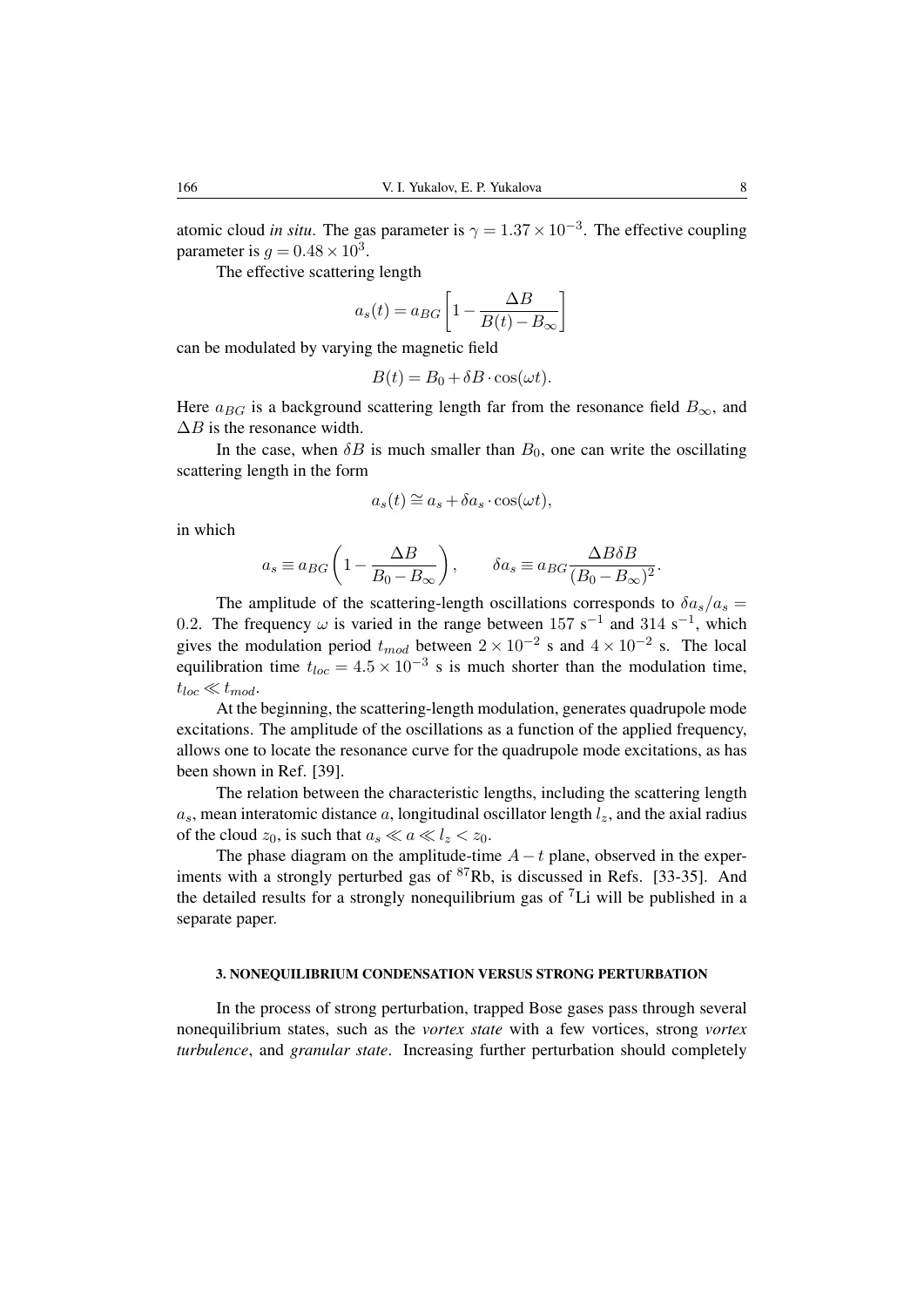destroy the condensate, transferring the whole system into a chaotic normal state with no condensate [35].

To our understanding, the sequence of dynamic states, appearing in the process of strong perturbation of trapped Bose gases, should correspond, although in the reverse order, to the sequence of dynamic states, arising in the process of equilibration of an initially strongly nonequilibrium Bose system to its equilibrium Bosecondensed state.

The equilibration of weakly interacting Bose systems, from an initial strongly nonequilibrium normal state to Bose-condensed state has been studied in a number of publications. Levich and Yakhot [43] tried to describe this process by a kinetic equation for the occupation number of particles. They found that the time of Bose condensation is infinite, and becomes finite only if the presence of germs of the Bosecondensed phase at the beginning of the cooling process is assumed. Thus, the single *kinetic stage* cannot result in Bose-Einstein condensation.

Stoof [44,45] employed a functional approach in the frame of the Keldysh formalism for deriving a time-dependent Ginzburg-Landau theory and a Fokker-Planck equation for the initial stages of nonequilibrium Bose-Einstein condensation. He distinguishes three stages of the nonequilibrium condensation. After the Bose gas is quenched into the critical region of the phase transition, at the first stage, it can be described by the quantum Boltzmann equation. However, such a kinetic equation cannot describe the buildup of coherence in the gas and therefore does not lead to a microscopic occupation of the single-particle state. In other words, incoherent collisions, governing the Boltzmann kinetic equation, cannot lead to Bose-Einstein condensation [43]. To achieve this, a second stage is needed, in which the gas develops the instability toward Bose condensation and then coherently populates the ground state by a depletion of the low-lying excited states. The assumed instability, developing in the coherent stage, is analogous to a dynamic phase transition. After the coherent stage, the gas acquires a highly nonequilibrium energy distribution, and equilibrates during the third and final stage. This last stage is again of kinetic nature and can be described by the appropriate quantum Boltzman equation for the Bogoliubov quasiparticles of the Bose-condensed gas. In that way, according to Stoof, there are three stages of nonequilibrium condensation: *kinetic stage*, *coherent stage*, and *relaxation stage* that also is of kinetic type.

The kinetic Boltzmann equation was solved numerically by Snoke and Wolfe [46] and by Semikoz and Tkachev [47]. In the latter paper, the authors acknowledge the existence of three stages, as in the Stoof picture, but treat only two kinetic stages. At the first stage, the condensate is absent, but there is a nonzero inflow of particles towards the zero momentum state. In the framework of the kinetic equation, there is no condensate at all times if there was no condensate initially. Therefore one has to add a seed condensate by hands when switching from the first kinetic stage to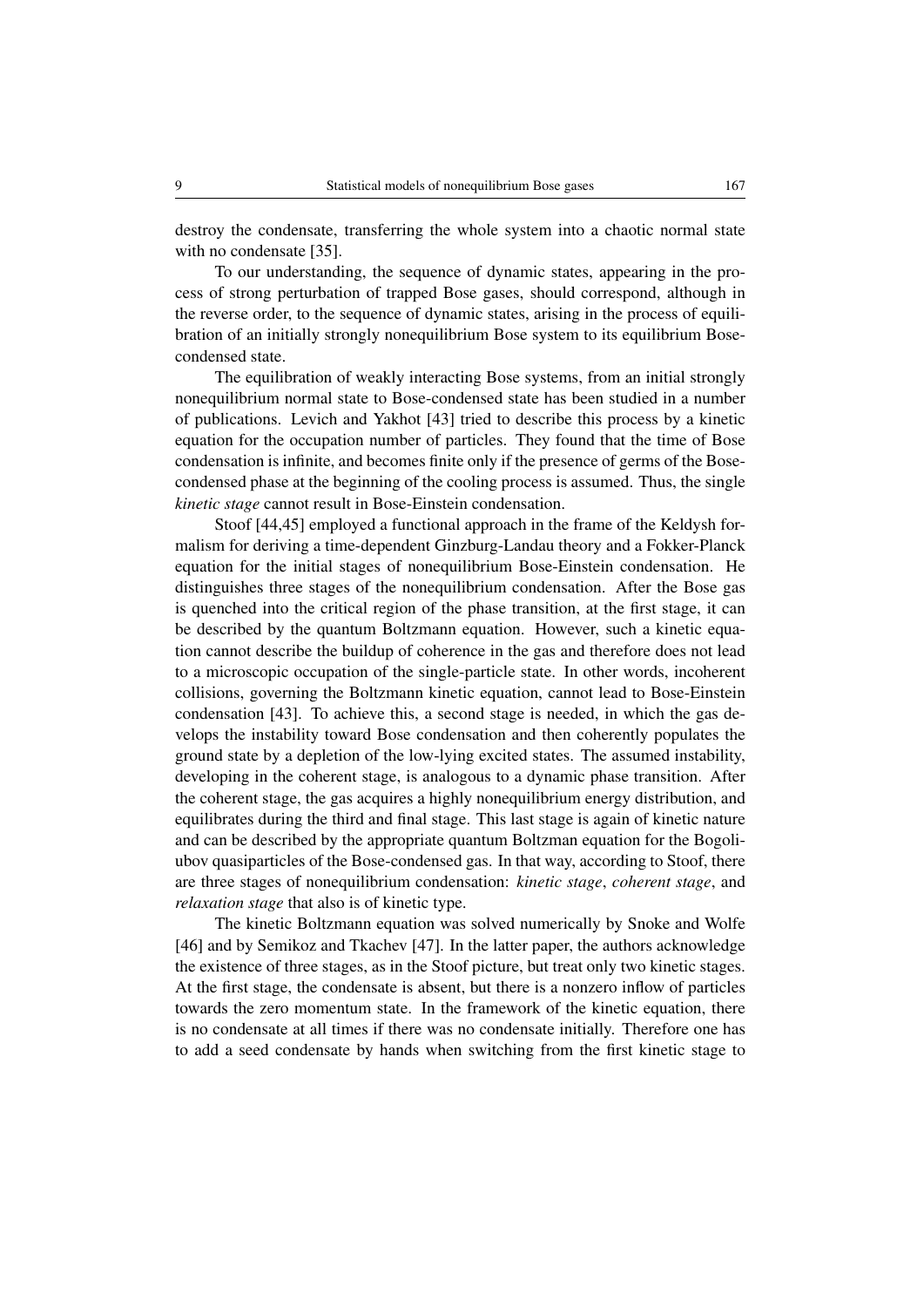the final kinetic stage. In this approach, the intermediate coherent stage, where the condensate actually emerges by a kind of a phase transition, is omitted.

The process of Bose condensation has also been considered by numerical solutions of the NLS equation assuming the presence of the solution random phase [48] or of external random noise [49]. The condensation stages were not clearly distinguished.

The occurrence of several stages in the nonequilibrium Bose condensation of a weakly interacting Bose gas has been emphasized by Kagan and Svistunov [50,51] and Berloff and Svistunov [52]. Strongly nonequilibrium Bose gas, after a very short time develops a highly chaotic state, where kinetic energy is much larger than the interaction energy. Because of the small nonlinearity, the system can be treated as a collection of almost independent modes with random phases. The smallness of correlations between the modes implies the absence of any order. This chaotic regime of normal (non-superfluid) gas is termed wave turbulence or weak turbulence. Assuming that the low-energy modes are macroscopically occupied (so that the occupation numbers are much greater than one), it is possible to represent the system by a coherent field with random phase. The modes propagate from relatively high to lower energies, and at some time the wave turbulence transforms into a regime where short-range coherence starts appearing. This is the regime of strong turbulence that cannot be characterized by quasi-independent modes. After this intermediate stage, the regime of superfluid turbulence arises, where numerous tangled vortices form a *random tangle*. This could also be called the vortex turbulence. The next stage is the process of relaxation of the vortex turbulence to an equilibrium state in a macroscopically long time. In this way, one can distinguish four stages: *wave turbulence*, *strong turbulence*, *vortex turbulence*, and *relaxation stage*. Since from the very beginning, one assumes that the low-energy modes are macroscopically occupied, the whole process becomes a crossover, with a continuous growth of the low-energy occupation numbers, the lowest of which represents Bose condensate. The intermediate regime of strong turbulence is equivalent, in the Stoof picture, to his coherent stage. The difference is that Stoof suggests that during this regime a kind of phase transition occurs, when the germs of Bose condensate suddenly appear. While in the Svistunov *et al.* picture, the low-energy modes are assumed to exist already in the regime of wave turbulence, just starting fast growing in the intermediate strong turbulence stage, so that there is not a phase transition but a sharp crossover. It has been mentioned [53] that the dynamics of the Bose-Einstein condensation is similar to the collapse dynamics of a self-gravitating gas.

The dynamics of the condensation of a weakly interacting Bose gas in a trap is analogous to that of the homogeneous gas [54] and can be characterized by a quantum kinetic equation, where the arising condensate comes from the bath of uncondensed atoms [55-57].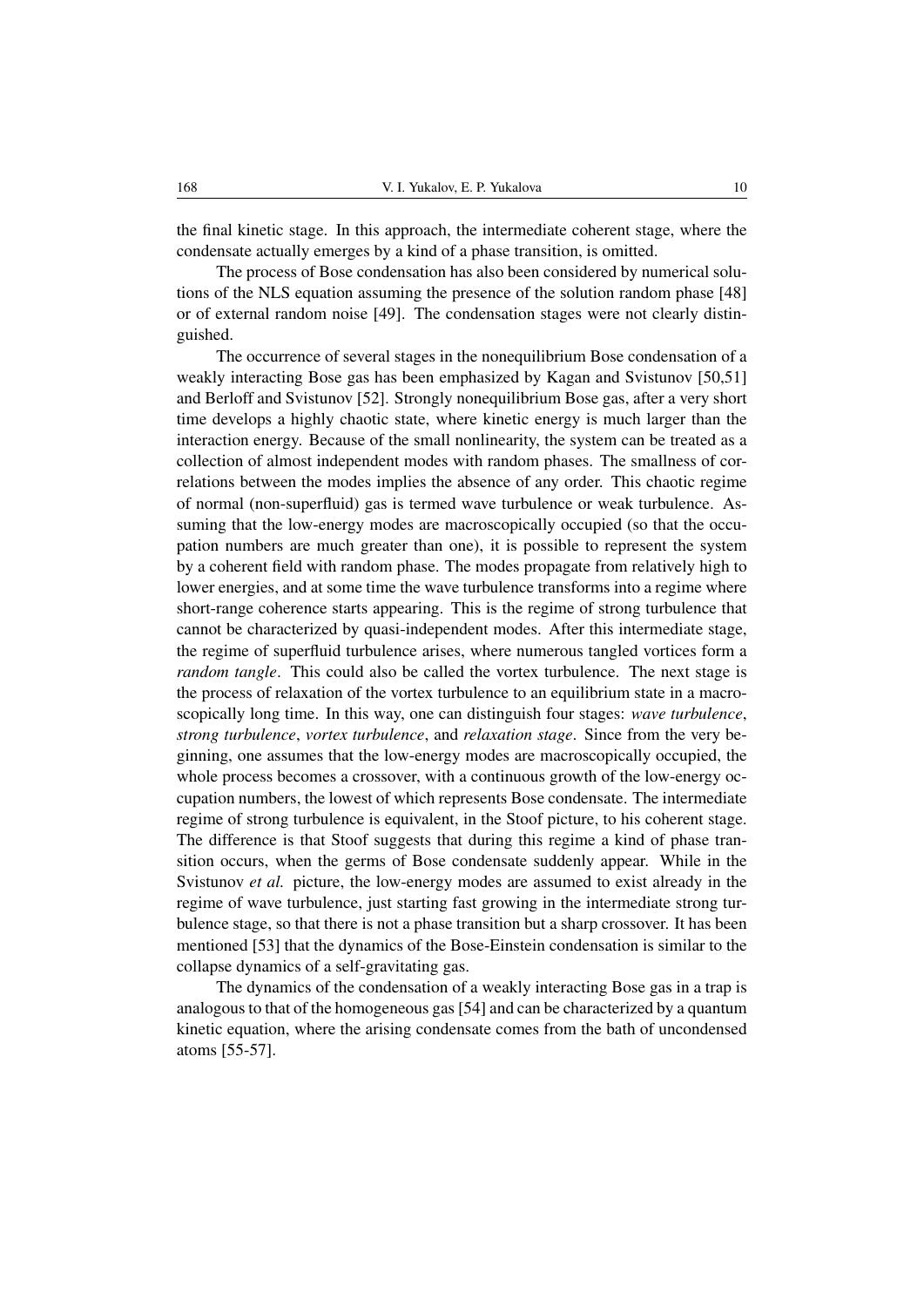Zakharov and Nazarenko [58] distinguish four regimes in the dynamics of Bose-Einstein condensation. The first is the kinetic stage, when the system is forced into a nonequilibrium state corresponding to weak turbulence. The kinetic regime transfers into a strong-turbulence state, where the kinetic description breaks down. The second stage is the vortex turbulence, where there appear a number of vortices forming a chaotic tangle. In the third stage, the system is filled by a well developed condensate with just a few vortices. And the final stage corresponds to the relaxation to the equilibrium state. The authors [58] concentrated their attention on the strong-condensate regime containing a small number of vortices. They used the NLS equation complimented by a term describing forcing and dissipation.

The condensate dynamics from a nonequilibrium initial state have been studied experimentally [59-62], observing the simultaneous population growth and the development of the phase coherence. The regime of vortex turbulence was investigated in experiments [31-35,63] and reviewed in Refs. [35,64-67].

The regime of vortex turbulence, developing in the process of the nonequilibrium Bose-Einstein condensation, is the manifestation of the Kibble-Zurek mechanism [68-70] that has been observed [71] in the condensation of trapped  $87Rb$ atoms. In this picture [68-71], the vortex turbulence is preceded by the formation of a nonuniform structure composed of the coherent germs, called by Kibble [68] "cells", or "protodomains", of the condensed phase inside the cloud of uncondensed atoms. The order parameters of different cells are random, so that there is no coherence between different protodomains. Such domains move in space and can fuse with each other. According to Kibble [68], it is the cell fusion that creates vortices.

In order to clearly distinguish these nonequilibrium coherent cells, also called protodomains, from the static domains occurring in ferromagnets, we shall call these nonequilibrium germs the *grains*. Since their sizes are intermediate between the atomic interaction length and the system size, such mesoscopic germs of one phase inside another are analogous to the heterophase fluctuations [4,5]. These coherent grains appear for repulsive atomic interactions, and should not be confused with the bound droplet dew forming in a Bose gas with attractive interactions [72]. Because the shapes and spatial locations of the grains are random, the corresponding strongly nonequilibrium phenomenon can be termed *grain turbulence*. The regime of grain turbulence happens between the stages of wave turbulence and vortex turbulence, hence, corresponding to the stage of strong turbulence. This is the most difficult regime for theoretical description, being strongly nonequilibrium and produced by the chaotic motion of the grains of random shapes, which are randomly distributed in space.

To be more concrete, let us characterize the specific dynamic stages of nonequilibrium Bose systems. These stages are connected with the typical length and time scales of statistical systems [4,5,12]. For dilute gases, the shortest is the interaction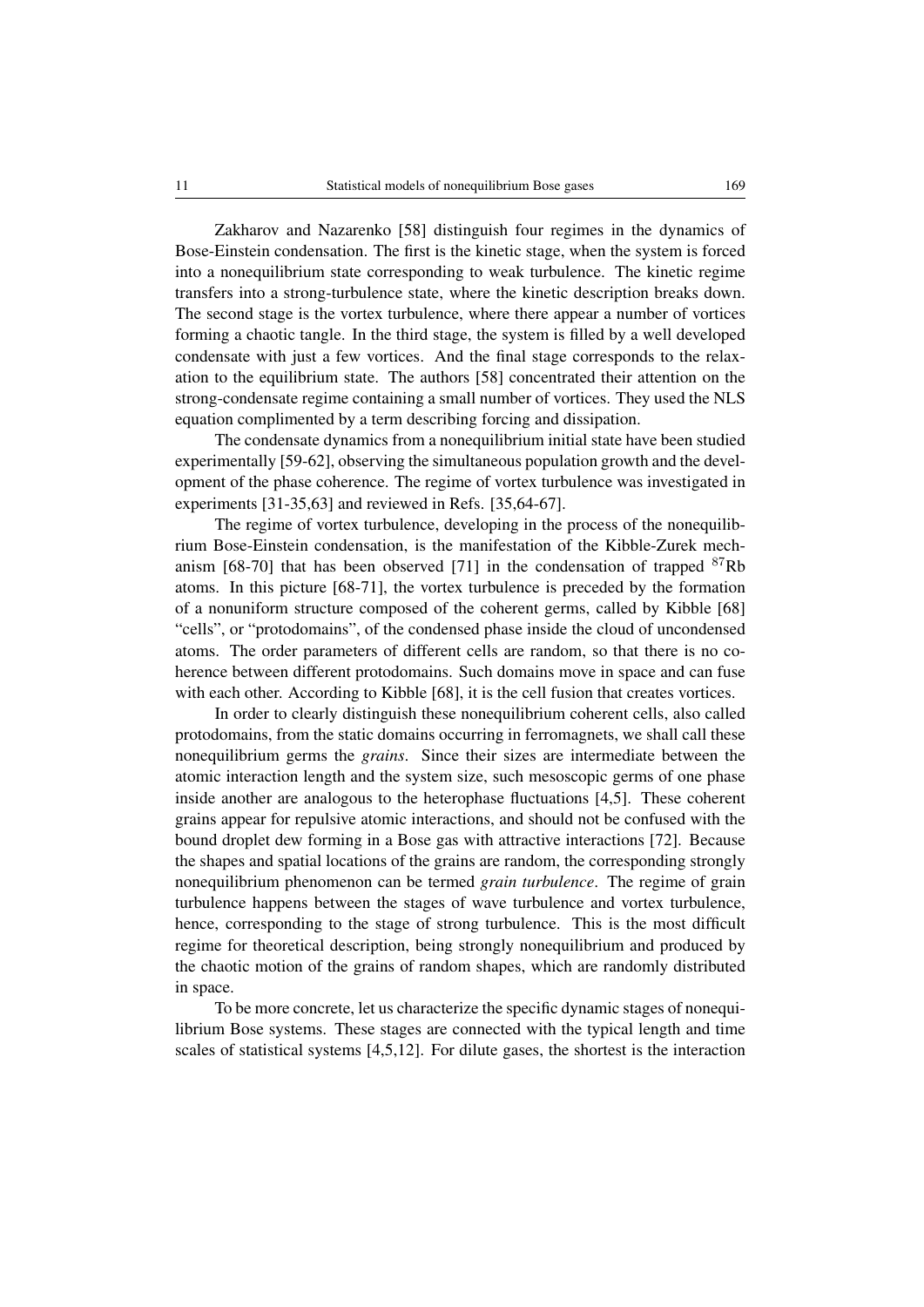length  $r_{int}$  that is much smaller than the scattering length  $a_s$ . Other lengths are: the mean interatomic distance a, correlation length  $\xi$ , and the mean free path  $\lambda$ , for which we have

$$
a \sim \frac{1}{\rho^{1/3}}, \qquad \xi \sim \frac{\hbar}{ms}, \qquad \lambda \sim \frac{1}{\rho a_s^2},
$$
 (21)

where  $\rho$  is the mean atomic density and

$$
s \sim \frac{\hbar}{m} \sqrt{4 \pi \rho a_s}
$$

is sound velocity. For Bose gases, the typical relation between the lengths is

$$
a_s < a < \xi < \lambda.
$$

These lengths are connected with the characteristic velocities: the scattering velocity  $v_s$ , kinetic velocity  $v_a$ , and the sound velocity s, so that

$$
v_s \sim \frac{\hbar}{ma_s}, \qquad v_a \sim \frac{\hbar}{ma}, \qquad s \sim \frac{\hbar}{m\xi}, \tag{22}
$$

with the typical relation

 $s < v_a < v_s$ .

The kinetic velocity shows the typical velocity of atoms between collisions, while the scattering velocity corresponds to the velocity of atoms in the process of their collisions.

The characteristic time scales, respectively, are as follows. The *interaction time*

$$
t_{int} \sim \frac{a_s}{v_s} \sim \frac{ma_s^2}{\hbar} \tag{23}
$$

is the time of atomic interactions. The *local-equilibration time*

$$
t_{loc} \sim \frac{\lambda}{v_s} \sim \frac{m}{\hbar \rho a_s} \tag{24}
$$

is the time during which there develops local equilibrium and there can arise correlated regions in space. The *heterophase time*

$$
t_{het} \sim \frac{\xi}{a_s} t_{loc} \sim \frac{\lambda}{s} \sim \frac{1}{\rho a_s^2 s} \tag{25}
$$

is the lifetime during which there can exist well correlated regions in space, corresponding to protodomaion, or grains. The longer is the relaxation time  $t_{rel}$ , after which the system gradually relaxes to its equilibrium state during the equilibration time  $t_{equ}$ .

The intervals between the above times define the corresponding dynamic stages through which a Bose system passes, being initially prepared in a strongly nonequilibrium state by quickly quenching it to the conditions, where the Bose condensate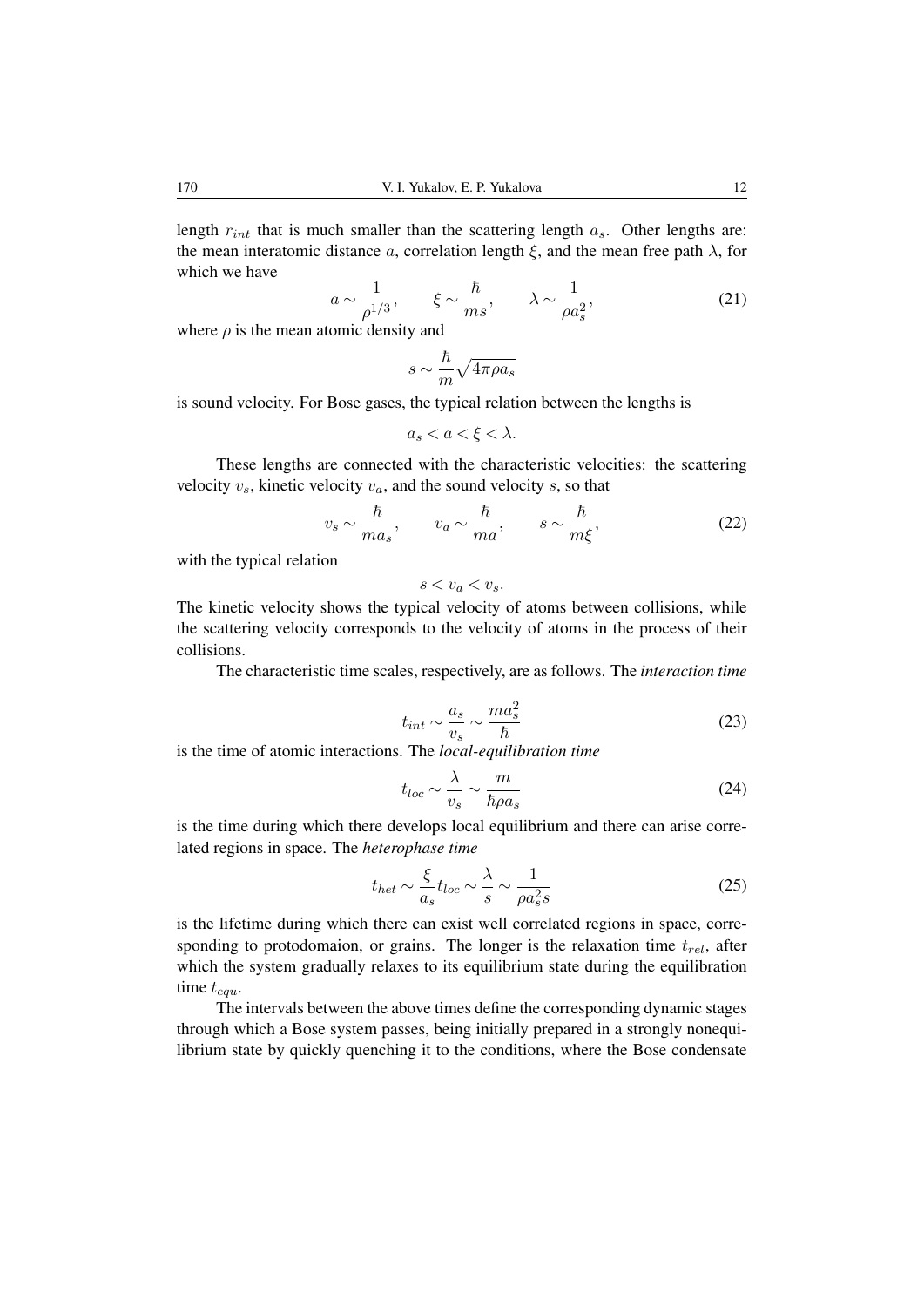should occur. The first is the *interaction stage*, or *dynamic stage*,

$$
0 < t < t_{int} \qquad (interaction stage), \tag{26}
$$

during which atoms interact with each other a few times. At this short initial stage, statistical description is not yet applicable.

The second is the *kinetic stage*,

$$
t_{int} < t < t_{loc} \qquad (kinetic stage), \tag{27}
$$

where the system can be described by a kinetic equation. This stage corresponds to the regime of *wave turbulence*, or *weak turbulence*, when the kinetic energy is much larger than the interaction energy, so that the system can be represented as a collection of almost independent modes of small amplitudes. The mode independence is due to their spatial phases being random. Thus, the regime of wave turbulence is characterized by three features: *large kinetic energy*, *modes of small amplitude*, and *random spatial phases*. There is yet no condensate at this stage.

The third is the *heterophase stage*,

$$
t_{loc} < t < t_{het} \qquad (heterophase stage), \tag{28}
$$

when the kinetic description becomes not applicable, since atomic interactions and correlations start playing an important role, as a result of which the mode amplitudes grow, and there appear mesoscopic well correlated regions of locally condensed atoms. The regions are mesoscopic, having the typical sizes of the correlation length  $\xi$  that is between the scattering length  $a_s$  and the system size. This is the regime of *strong turbulence*, or *grain turbulence*. The atoms inside each grain are well correlated, forming a condensed droplet, but different grains are not necessarily correlated with each other and possess different random phases. The condensed grains are surrounded by a gas of normal uncondensed atoms.

The fourth is the *hydrodynamic stage*,

$$
t_{het} < t < t_{rel} \qquad (hydrodynamic stage), \tag{29}
$$

when the mesoscopic condensed grains fuse, forming quantum vortices, according to the Kibble-Zurek mechanism [68-71]. A tangle of numerous random vortices arises, creating the regime of quantum *vortex turbulence*. This regime can be described by superfluid kinetic equations [73] and superfluid hydrodynamic equations [74,75]. The hydrodynamic stage lasts till the relaxation time  $t_{rel}$  that depends on the system parameters and geometry [76,77].

After the relaxation time  $t_{rel}$ , the vortices decay by mutual recombination and phonon emission. For some time, a few vortices survive, but then the system tends to its equilibrium Bose-condensed state. This happens at the relaxation stage,

$$
t_{rel} < t < t_{equ} \qquad (relaxation stage), \tag{30}
$$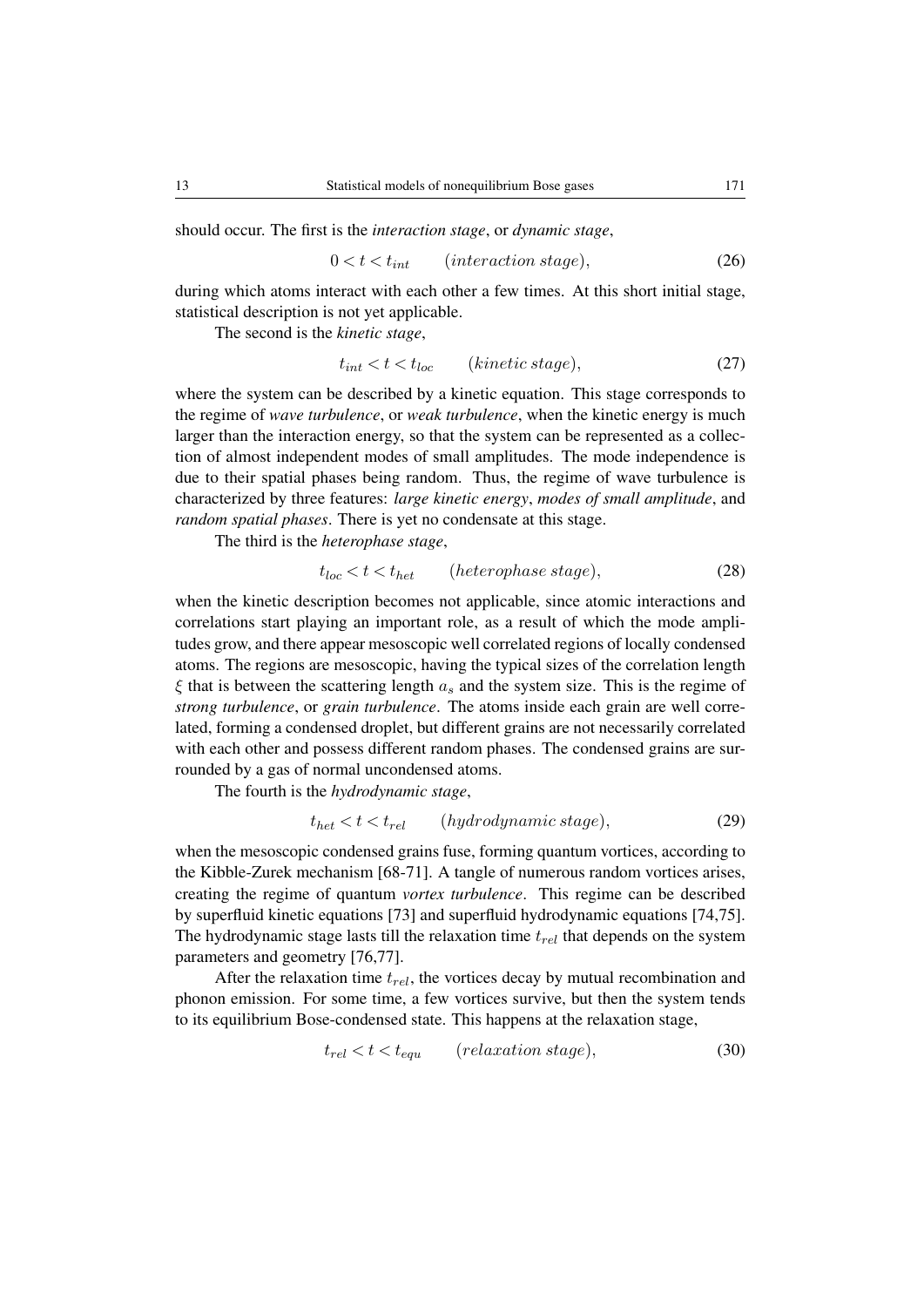where  $t_{equ}$  is the equilibration time [76].

To illustrate the values of the characteristic parameters discussed above, let us consider the experiments [33-35] with trapped  $87Rb$  atoms. Then we have the scattering length  $a_s = 0.557 \times 10^{-6}$  cm, mean interatomic distance  $a = 1.32 \times 10^{-5}$ cm, correlation length  $\xi \sim 1.823 \times 10^{-5}$  cm, mean free path  $\lambda \sim 0.75 \times 10^{-2}$  cm, sound velocity s ∼ 0.401 cm/s, kinetic velocity  $v_a \sim 0.554$  cm/s, and the scattering velocity  $v_s \sim 13.12$  cm/s. This defines the characteristic times: the interaction time  $t_{int} \sim 4.245 \times 10^{-8}$  s, local-equilibration time  $t_{loc} \sim 0.572 \times 10^{-3}$  s, and the heterophase time  $t_{het} \sim 1.87 \times 10^{-2}$  s. The interaction time, as is expected, is very short, so that atoms quickly pass into the kinetic stage of wave turbulence which lasts around  $10^{-3}$  s. The duration of the heterophase correlated stage is  $1.8 \times 10^{-2}$  s, after which the regime of vortex turbulence comes into play.

For other setups, the typical parameters can be rather different. For instance, in the case of <sup>7</sup>Li, as in experiments [40,41], we have the scattering length  $a_s =$  $3.2 \times 10^{-8}$  cm, mean interatomic distance  $a = 2.33 \times 10^{-5}$  cm, correlation length  $\xi \sim 1.775 \times 10^{-4}$  cm, mean free path  $\lambda \sim 12.36$  cm, sound velocity  $s \sim 0.495$  cm/s, kinetic velocity  $v_a \sim 3.772$  cm/s, and the scattering velocity  $v_s \sim 2.746 \times 10^3$  cm/s. From here, we find the interaction time  $t_{int} \sim 1.165 \times 10^{-11}$  s, local-equilibrium time  $t_{loc}$  ∼ 4.501 × 10<sup>-3</sup> s, and the heterophase time  $t_{het}$  ~ 24.97 s. The interaction time is again very short, and atoms quickly pass to the kinetic stage of the wave turbulence. But the heterophase correlated stage is quite long, of order of ten seconds. Hence, more time is needed for the development of the vortex turbulence, if any.

The above description corresponds to the relaxation of a Bose gas that initially is prepared in a strongly nonequilibrium normal state, after which it tends to its equilibrium condensed state. We suggest that when an initially equilibrium condensed Bose gas is subject to strong perturbations, it passes through the same dynamic stages, although in the reverse order, with the increasing amount of the energy pumped into the system. Thus, an initially condensed gas, being perturbed, first goes into a nonequilibrium state, where just a few vortices can arise. The next is the hydrodynamic stage, where the vortex turbulence develops. After this, the heterophase correlated stage should occur, where the grain turbulence takes place. Finally, when all condensate is destroyed, the regime of wave turbulence has to come. The sequence of these stages (except the last one) for a strongly perturbed Bose gas of <sup>87</sup>Rb atoms has been observed in experiments [33-35]. The total destruction of the condensate requires very strong perturbations that have not yet been reached in experiments.

The dynamic transitions between the different stages described above are, of course, not absolutely sharp, as would be phase transitions in equilibrium systems, but they are rather gradual crossovers.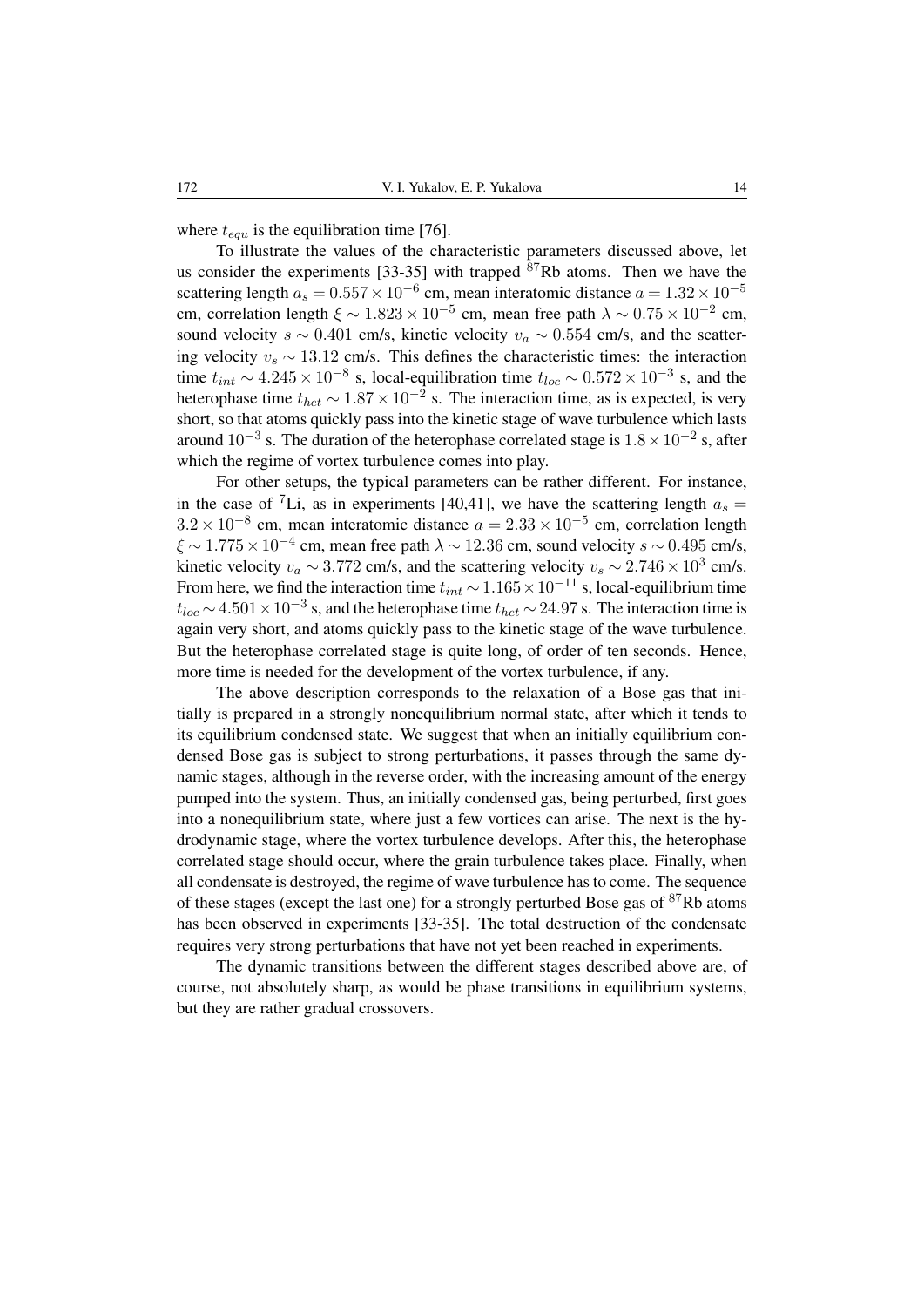#### 4. AVERAGING OVER HETEROGENEOUS CONFIGURATIONS

Although the dynamic transitions between the nonequilibrium stages are crossovers, inside the corresponding temporal intervals the system enjoys qualitatively well defined features. This means that it would be admissible to introduce quasistationary states as those of a system averaged over the appropriate time interval. This can be done as follows.

Let us assume that a nonequilibrium system can live quite long time, being supported by an external perturbation with an alternating modulation potential. If the local equilibration time is much shorter than the modulation period, then the system can be treated as quasi-equilibrium. The difficulty of theoretical description of such a system is in its nonuniformity, with randomly arising spatio-temporal fluctuations. When the external pumping potential does not impose a spatial symmetry, then the nonuniformities are randomly distributed at each snapshot and do not form any ordered structure. Their positions are also random in repeated experiments. The nonuniformities are often mesoscopic in space, such that their typical sizes are between the interaction radius and the system length. In addition, they are usually of multiscale nature, with random sizes and shapes in a dense manifold. Such nonuniformities are termed *heterogeneous*.

It is possible to show [78] that there exists a mapping between the states of an atomic cloud, subject to an alternating modulation, and the states of an atomic system in a random spatial external potential. This analogy allows for the estimation of typical parameters characterizing the process of nonequilibrium generation. Assume that such a matter has been created. How would it be possible to develop a statistical description of this matter?

Let us consider a snapshot of a heterogeneous matter consisting of the regions of two types, whose typical properties can be characterized by some quantities playing the role of local order parameters or order indices [79]. For instance, the role of the order parameters can be played by densities or some local atomic configurations. Such regions, with different order parameters, are analogous to local thermodynamic phases [80,81].

The spatial separation of the nonuniformities in a system can be described by employing the Gibbs theory of quasi-equilibrium systems [80,81]. The total system volume can be treated as a union

$$
\mathbb{V} = \mathbb{V}_1 \big| \mathbb{V}_2 \tag{31}
$$

of two parts corresponding to two different spatial regions separated by an equimolecular surface. The convenience of using the equimolecular surface is that it allows for the additive representation of observable quantities. For instance, the system volume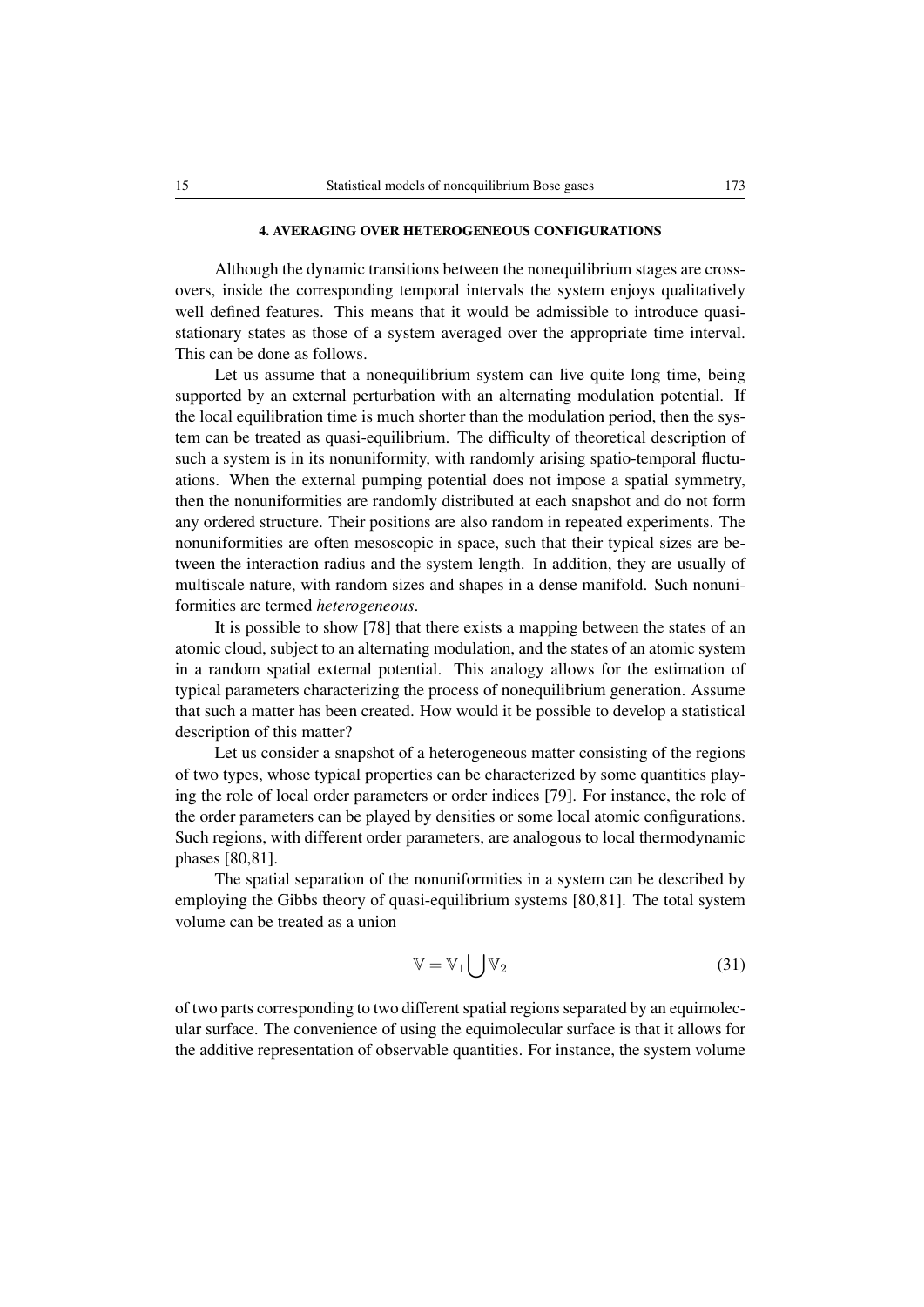and the number of particles are written as the sums

$$
V = V_1 + V_2, \qquad N = N_1 + N_2. \tag{32}
$$

Each subvolume is mathematically characterized by the manifold indicator function

$$
\xi_{\nu}(\mathbf{r}) = \begin{cases} 1, & \mathbf{r} \in \mathbb{V}_{\nu} \\ 0, & \mathbf{r} \notin \mathbb{V}_{\nu} \end{cases},
$$
(33)

where  $\nu = 1, 2$  enumerates the local phases, that is, the regions with different properties.

The quasi-equilibrium ensemble, characterizing the system, under a given spatial distribution of different regions, is the pair  $\{\mathcal{H}, \hat{\rho}(\xi)\}\$  of the space of microstates and a statistical operator. The space of microstates is the fiber space

$$
\mathcal{H} \equiv \mathcal{H}_1 \bigotimes \mathcal{H}_2 \tag{34}
$$

of weighted Hilbert spaces corresponding to the states typical of a given region (phase). The statistical operator is normalized, so that

$$
\operatorname{Tr} \int \hat{\rho}(\xi) \, \mathcal{D}\xi = 1,\tag{35}
$$

where the trace is taken over the Hamiltonian degrees of freedom and the functional integration is over the manifold indicator functions [4]. This functional integration characterizes the random distribution of the shapes, sizes, and locations of different regions.

To correctly define the statistical operator, one has to consider a representative statistical ensemble taking into account all constraints uniquely describing the system. In addition to the normalization condition, the standard constraint is the definition of the internal energy

$$
E = \text{Tr} \int \hat{\rho}(\xi) \hat{H}(\xi) \mathcal{D}\xi \tag{36}
$$

as the average of the energy operator  $\hat{H}(\xi)$ . Other constraints can be represented as the statistical averages

$$
C_i = \text{Tr} \int \hat{\rho}(\xi) \hat{C}_i(\xi) \, \mathcal{D}\xi \tag{37}
$$

of the given constraint operators  $\hat{C}_i(\xi)$ . The statistical operator is defined as a minimizer of the information functional

$$
I[\hat{\rho}(\xi)] = \text{Tr} \int \hat{\rho}(\xi) \ln \hat{\rho}(\xi) \mathcal{D}\xi + \lambda_0 \left[ \text{Tr} \int \hat{\rho}(\xi) \mathcal{D}\xi - 1 \right] +
$$

$$
+ \beta \left[ \text{Tr} \int \hat{\rho}(\xi) \hat{H}(\xi) \mathcal{D}\xi - E \right] + \sum_{i} \lambda_i \left[ \text{Tr} \int \hat{\rho}(\xi) \hat{C}_i(\xi) \mathcal{D}\xi - C_i \right], \qquad (38)
$$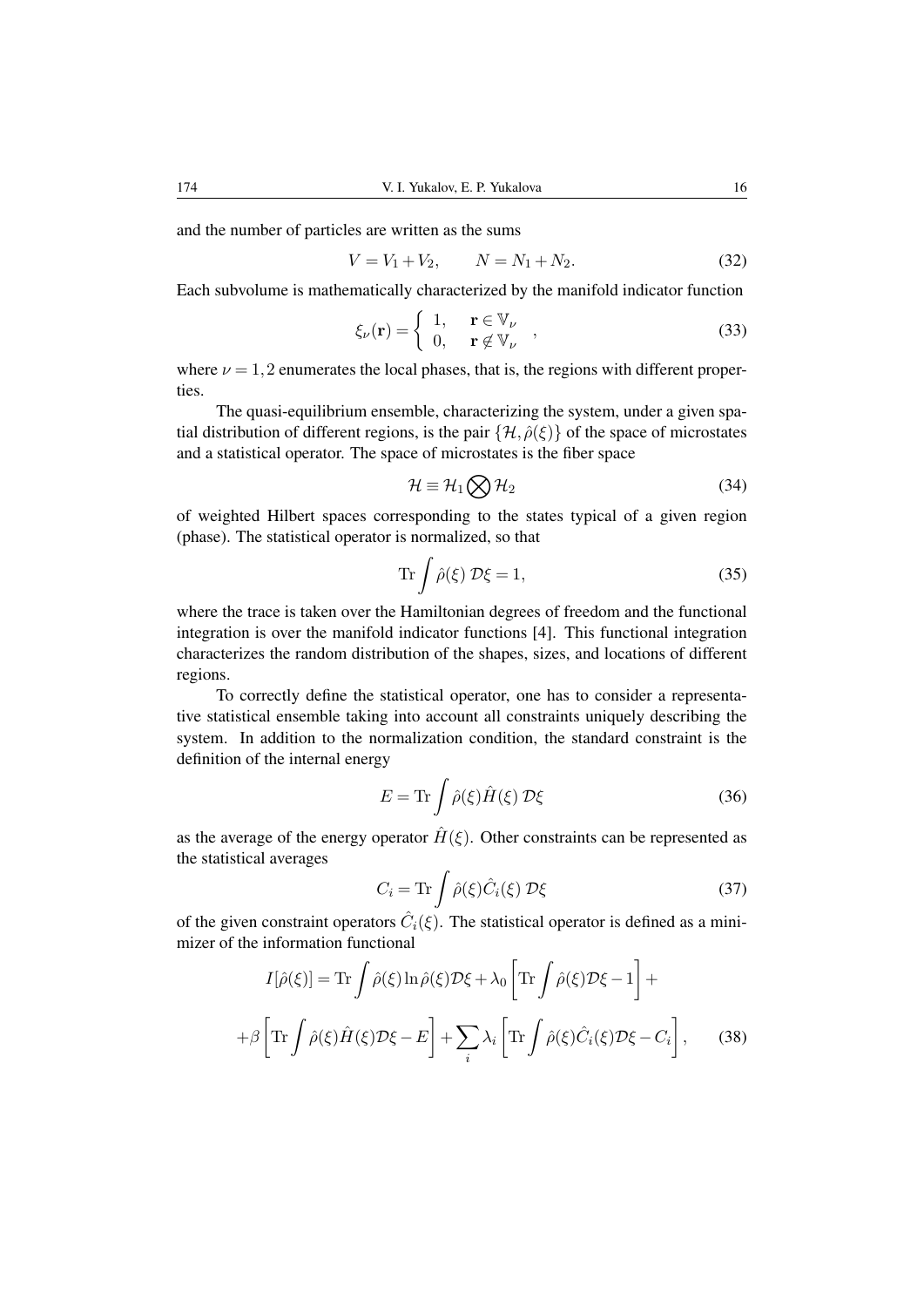in which the first term is the Shannon information and  $\lambda_0$ ,  $\beta$ , and  $\lambda_i$  are the Lagrange multipliers guaranteeing the validity of the imposed constraints. This principle of minimal information yields the statistical operator

$$
\hat{\rho}(\xi) = \frac{1}{Z} \exp\{-\beta H(\xi)\},\tag{39}
$$

with the grand Hamiltonian

$$
H(\xi) = \hat{H}(\xi) - \sum_{i} \mu_i \hat{C}_i(\xi),
$$
\n(40)

where  $\mu_i = -\lambda_i T$  and  $T = 1/\beta$  is effective temperature. The inverse normalization factor

$$
Z = \text{Tr} \int \exp\{-\beta H(\xi)\} \mathcal{D}\xi
$$

is the partition function.

The important point is the introduction of the effective Hamiltonian  $\widetilde{H}$  by the equality

$$
\int \exp\{-\beta H(\xi)\}\mathcal{D}\xi = \exp(-\beta \widetilde{H}).\tag{41}
$$

Then the partition function takes the simple form

$$
Z = \text{Tr}e^{-\beta H},\tag{42}
$$

containing only the trace over the Hamiltonian degrees of freedom. The effective temperature  $T$ , generally, can include the standard thermal noise and the energy injected into the system, as is explained in the Introduction.

The geometric weights

$$
w_{\nu} = \int \xi_{\nu}(\mathbf{r}) \mathcal{D}\xi
$$
 (43)

define the probabilities of the related phases, by construction, satisfying the normalization condition

$$
w_1 + w_2 = 1 \qquad (0 \le w_\nu \le 1). \tag{44}
$$

These probabilities are found from the minimization of the grand potential

$$
\Omega = -T \ln \text{Tr} e^{-\beta \tilde{H}}.
$$
\n(45)

The techniques of functional integration over the manifold indicator functions are thoroughly explained in Ref. [4]. Below, we shall employ these techniques omitting, for brevity, intermediate calculations.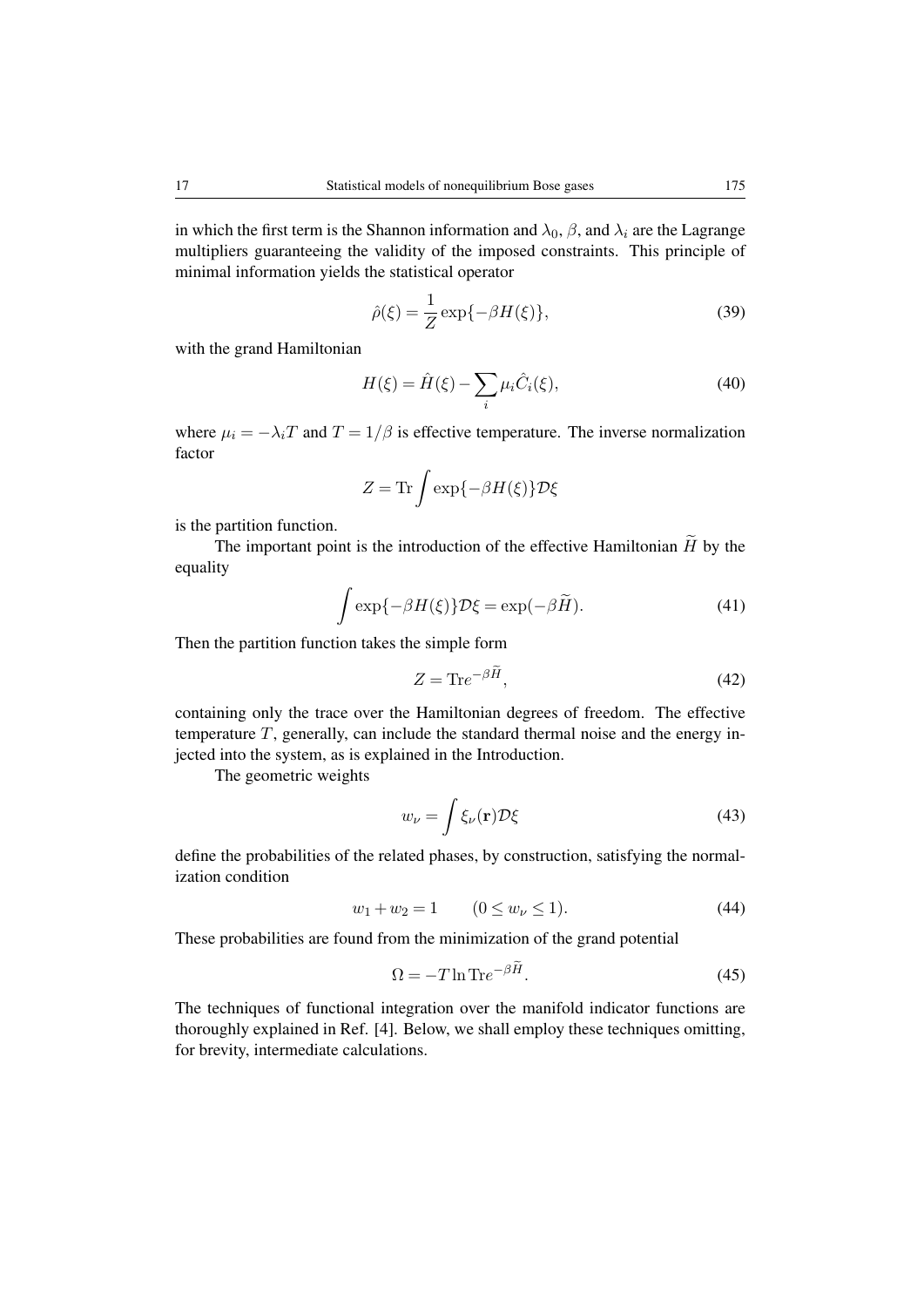### 5. STATISTICAL MODEL OF GRAIN TURBULENCE

As has been mentioned above, the regime of grain turbulence is one of the most difficult for theoretical description, if one wishes to consider the details of its nonequilibrium and nonuniform spatio-temporal behavior. However, if one is interested in its average statistical properties, it is possible to invoke the approach of the previous section. This is admissible, since the local-equilibrium time  $t_{loc}$  is much shorter than the lifetime of this regime  $t_{het}$ . Here we advance a statistical model that can grasp the main average features of the heterophase granular state.

The granular state can be treated as a heterophase mixture of Bose-condensed grains immersed into the cloud consisting of normal (non-condensed) atoms. Starting with the local-equilibrium Gibbs ensemble [80,81], we average over all random heterogeneous configurations, as is sketched above, with the related mathematics thoroughly expounded in reviews [4,5,82]. The resulting effective Hamiltonian of the mixture becomes the sum of two Hamiltonian replicas

$$
\widetilde{H} = H_1 \bigoplus H_2. \tag{46}
$$

The Hamiltonian is defined on the fiber space (34). The term  $H_1$  acts on the space of microstates  $\mathcal{H}_1$  with broken global gauge symmetry  $U(1)$ , corresponding to the Bose-condensed phase [83], while the term  $H_2$ , on the space of microstates  $\mathcal{H}_2$  with preserved gauge symmetry.

The Bose-condensed phase is characterized by a representative ensemble [84- 87], with the grand Hamiltonian

$$
H_1 = \hat{H}_1 - \mu_0 N_0 - \mu_1 \hat{N}_1 - \hat{\Lambda}.
$$
 (47)

Here the energy operator is

$$
\hat{H}_1 = w_1 \int \hat{\psi}^{\dagger}(\mathbf{r}) \left[ -\frac{\nabla^2}{2m} + U(\mathbf{r}) \right] \hat{\psi}(\mathbf{r}) d\mathbf{r} +
$$

$$
+ \frac{w_1^2}{2} \int \hat{\psi}^{\dagger}(\mathbf{r}) \hat{\psi}^{\dagger}(\mathbf{r'}) \Phi(\mathbf{r} - \mathbf{r'}) \hat{\psi}(\mathbf{r'}) \hat{\psi}(\mathbf{r}) d\mathbf{r} d\mathbf{r'},
$$
(48)

in which  $U(\mathbf{r})$  is an external potential,  $\Phi(\mathbf{r})$  is the interaction potential, and the Bose field operators are shifted, according to Bogoliubov [88,89], thus, breaking the gauge symmetry,

$$
\hat{\psi}(\mathbf{r}) = \eta(\mathbf{r}) + \psi_1(\mathbf{r}).\tag{49}
$$

In this shift,  $\eta(\mathbf{r})$  is the condensate wave function and  $\psi_1(\mathbf{r})$  is the field operator of uncondensed atoms, these terms being orthogonal to each other,

$$
\int \eta^*(\mathbf{r}) \psi_1(\mathbf{r}) \, d\mathbf{r} = 0,\tag{50}
$$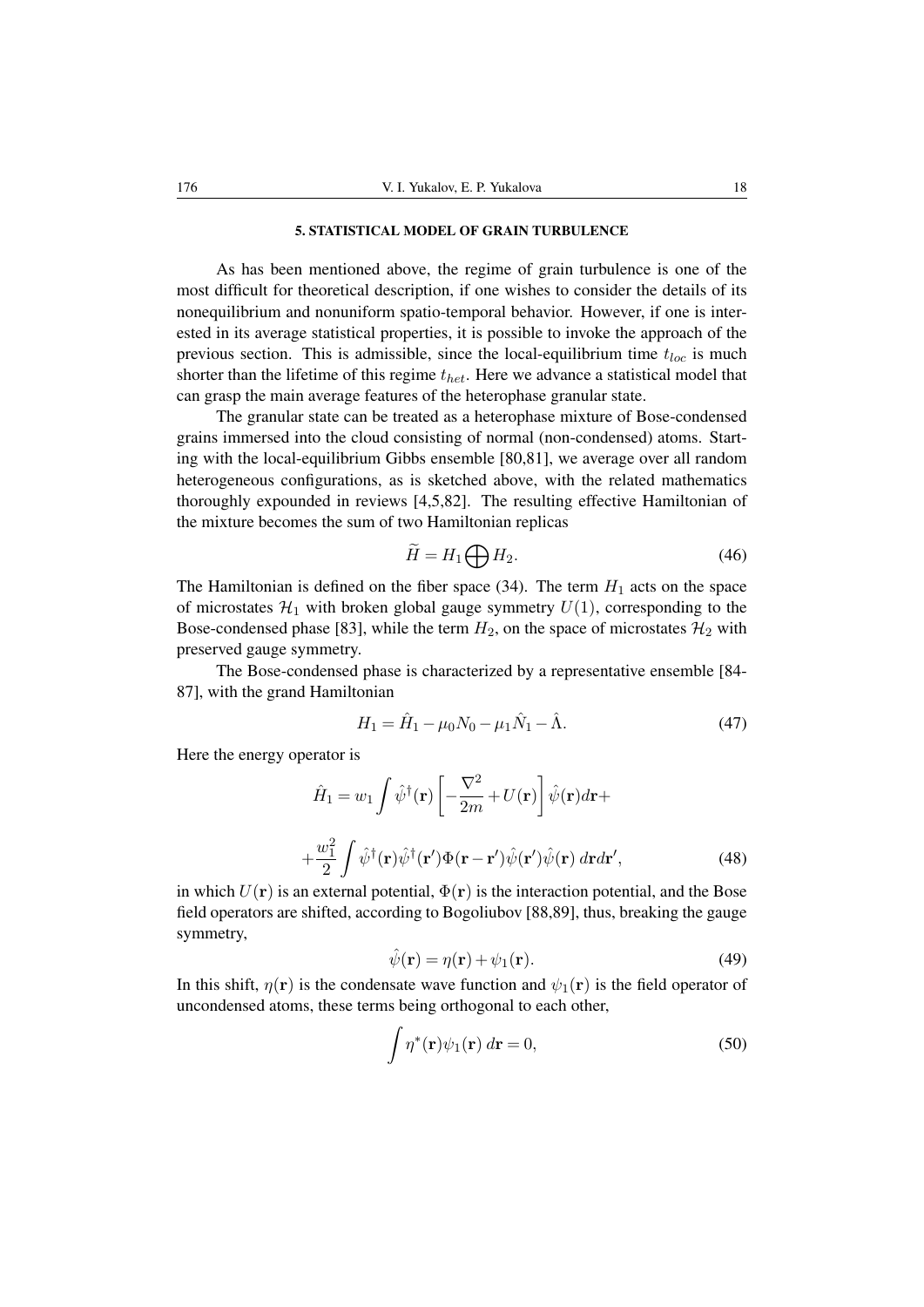which excludes the double counting. The Lagrange multipliers  $\mu_0$  and  $\mu_1$  guarantee the validity of the normalization conditions for the number of condensed atoms

$$
N_0 = w_1 \int |\eta(\mathbf{r})|^2 d\mathbf{r}
$$
 (51)

and for that of uncondensed atoms

$$
N_1 = w_1 \int \langle \psi_1^{\dagger}(\mathbf{r}) \psi_1(\mathbf{r}) \rangle d\mathbf{r}.
$$
 (52)

The last operator  $\hat{\Lambda}$  in Eq. (47) is the Lagrange term preserving the condition

$$
\langle \psi_1(\mathbf{r}) \rangle = 0 \tag{53}
$$

defining the condensate wave function as an order parameter

$$
\eta(\mathbf{r}) = \langle \hat{\psi}(\mathbf{r}) \rangle.
$$
 (54)

The grand Hamiltonian of the normal (gauge-symmetric) phase is

$$
H_2 = \hat{H}_2 - \mu_2 \hat{N}_2. \tag{55}
$$

Here the energy operator is

$$
\hat{H}_2 = w_2 \int \psi_2^{\dagger}(\mathbf{r}) \left[ -\frac{\nabla^2}{2m} + U(\mathbf{r}) \right] \psi_2(\mathbf{r}) d\mathbf{r} +
$$

$$
+ \frac{w_2^2}{2} \int \psi_2^{\dagger}(\mathbf{r}) \psi_2^{\dagger}(\mathbf{r'}) \Phi(\mathbf{r} - \mathbf{r'}) \psi_2(\mathbf{r'}) \psi_2(\mathbf{r}) d\mathbf{r} d\mathbf{r'}.
$$
(56)

The Lagrange multiplier  $\mu_2$  guarantees the validity of the normalization for the number of atoms in the normal phase,

$$
N_2 = w_2 \int \langle \psi_2^{\dagger}(\mathbf{r}) \psi_2(\mathbf{r}) \rangle d\mathbf{r}.
$$
 (57)

The total number of atoms in the system is

$$
N = N_0 + N_1 + N_2. \tag{58}
$$

The corresponding atomic fractions

$$
n_0 \equiv \frac{N_0}{N}, \qquad n_1 \equiv \frac{N_1}{N}, \qquad n_2 \equiv \frac{N_2}{N}
$$
 (59)

satisfy the normalization

$$
n_0 + n_1 + n_2 = 1.
$$
\n(60)

The condition of heterophase quasi-equilibrium [4,5,82] leads to the relation

$$
\mu_0 n_0 + \mu_1 n_1 = (n_0 + n_1)\mu_2 \tag{61}
$$

between the Lagrange multipliers.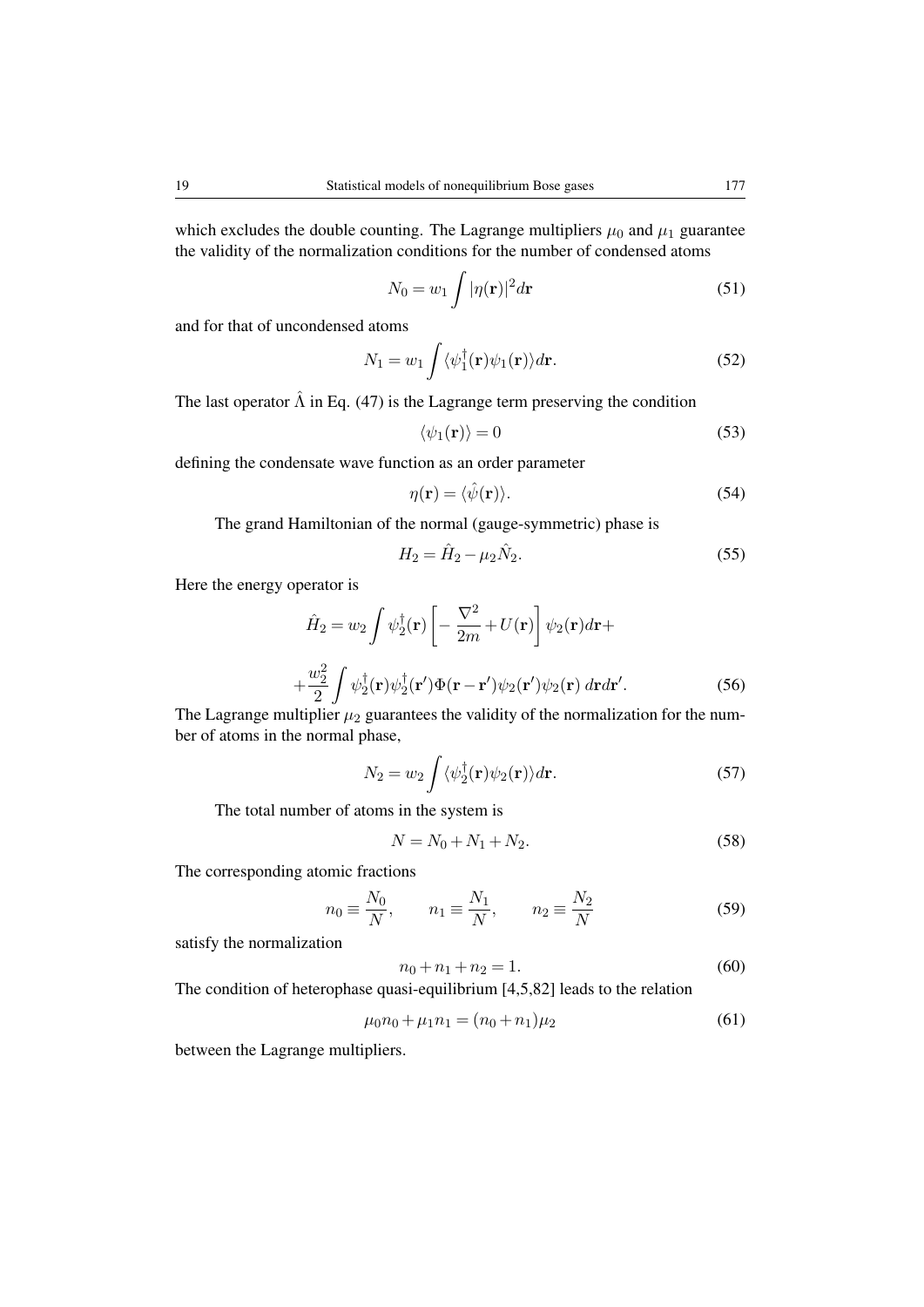The geometric weights of the phases are defined as the minimizers of the grand potential. This, with the notation

$$
w_1 \equiv w, \qquad w_2 \equiv 1 - w,\tag{62}
$$

implies the conditions

$$
\frac{\partial \Omega}{\partial w} = 0, \qquad \frac{\partial^2 \Omega}{\partial w^2} > 0.
$$
\n(63)

The first of Eqs. (63), with the use of the notations

$$
K_{1} \equiv \int \langle \hat{\psi}(\mathbf{r}) \left[ -\frac{\nabla^{2}}{2m} + U(\mathbf{r}) \right] \hat{\psi}(\mathbf{r}) \rangle d\mathbf{r} - \mu_{0} \int |\eta(\mathbf{r})|^{2} d\mathbf{r} - \mu_{1} \int \langle \psi_{1}^{\dagger}(\mathbf{r}) \psi_{1}(\mathbf{r}) \rangle d\mathbf{r},
$$
  
\n
$$
K_{2} \equiv \int \langle \psi_{2}^{\dagger}(\mathbf{r}) \left[ -\frac{\nabla^{2}}{2m} + U(\mathbf{r}) \right] \psi_{2}(\mathbf{r}) \rangle d\mathbf{r} - \mu_{2} \int \langle \psi_{2}^{\dagger}(\mathbf{r}) \psi_{2}(\mathbf{r}) \rangle d\mathbf{r},
$$
  
\n
$$
\Phi_{1} \equiv \int \langle \hat{\psi}^{\dagger}(\mathbf{r}) \hat{\psi}^{\dagger}(\mathbf{r}') \Phi(\mathbf{r} - \mathbf{r}') \hat{\psi}(\mathbf{r}') \hat{\psi}(\mathbf{r}) \rangle d\mathbf{r} d\mathbf{r}',
$$
  
\n
$$
\Phi_{2} \equiv \int \langle \psi_{2}^{\dagger}(\mathbf{r}) \psi_{2}^{\dagger}(\mathbf{r}') \Phi(\mathbf{r} - \mathbf{r}') \psi_{2}(\mathbf{r}') \psi_{2}(\mathbf{r}) \rangle d\mathbf{r} d\mathbf{r}',
$$

yields the equation

$$
w = \frac{\Phi_2 + K_2 - K_1}{\Phi_1 + \Phi_2} \tag{64}
$$

for the weight of the Bose-condensed phase.

The second of Eqs. (63) is the stability requirement imposing the necessary condition

$$
\Phi_1 + \Phi_2 > 0. \tag{65}
$$

This tells us that the effective atomic interactions must be repulsive in order that the heterophase granular mixture would be stable.

It is worth emphasizing the necessity of nonzero atomic interactions for the Bose-condensed system to be stable. The ideal Bose gas is a pathological object that cannot form a stable Bose-Einstein condensate because of thermodynamically anomalous particle fluctuations and diverging compressibility [12,18,19,77,90,91], although non-condensed ideal Bose gas can be stable [92]. But in the ideal Bose gas, there can be neither vortices, nor vortex turbulence, nor grain turbulence, whose existence is due to the nonlinearity caused by atomic interactions.

## 6. MESOSCOPIC MIXTURE OF TWO PHASES

Dealing with the above expressions describing a mesoscopic mixture is a rather involved problem requiring the use of nontrivial approximations. Meanwhile, in order to illustrate how the above approach works, we consider a simplified model that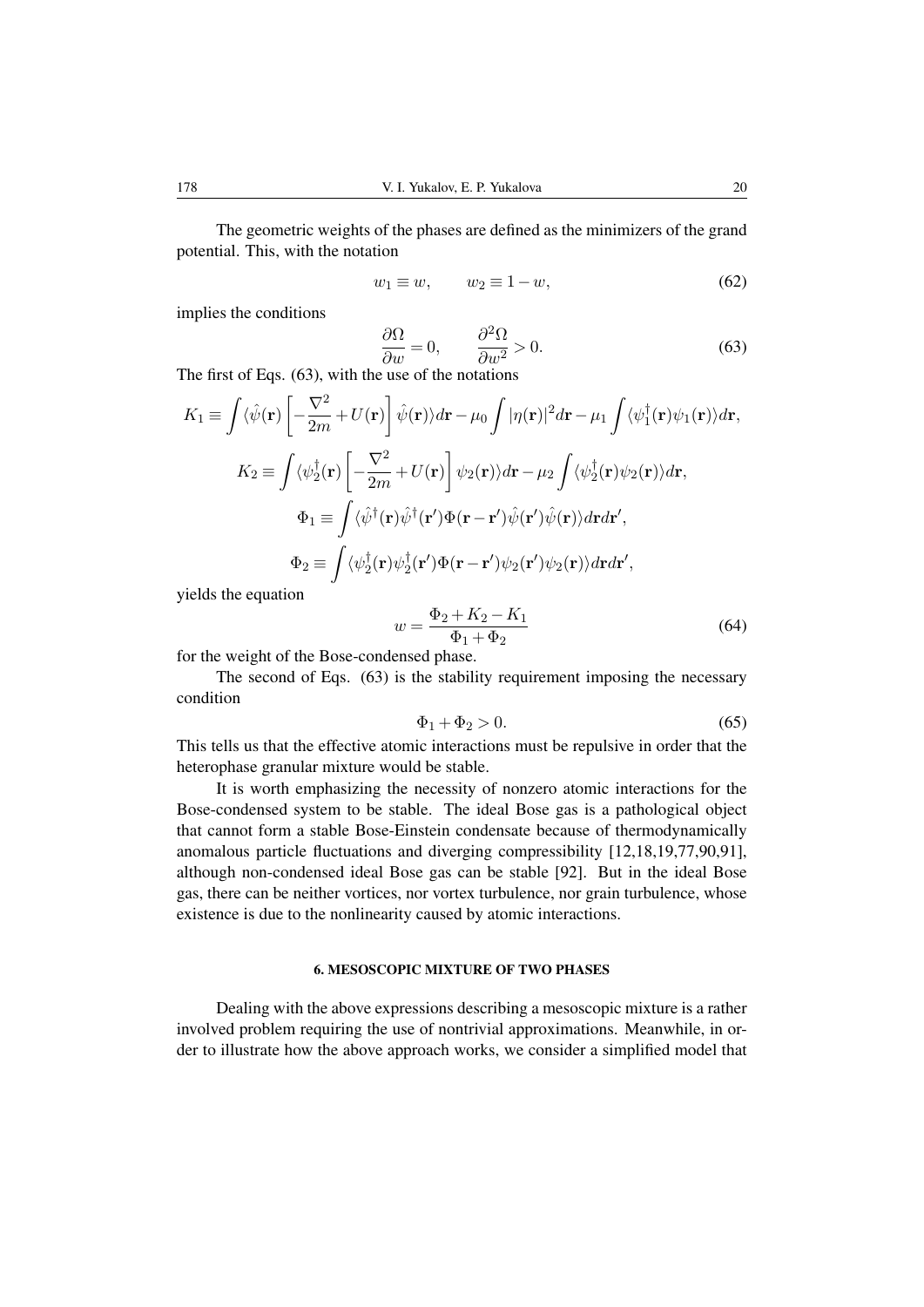can exhibit the mesoscopic coexistence of two phases, one with broken gauge symmetry and another with the conserved gauge symmetry. The choice of this model is done keeping in mind that Bose-Einstein condensation is necessarily accompanied by the global gauge symmetry breaking [83], while the normal, non-condensed phase conserves this symmetry. The other advantage of the chosen model is its simplicity allowing for a straightforward demonstration of the applicability of the suggested approach. The phase with conserved gauge symmetry is called disordered and that with the broken symmetry, ordered. The regions of the ordered phase, surrounded by the disordered phase, are mesoscopic in the sense that their average sizes are larger than the interaction radius, but much shorter than the system linear size. This model can be considered as a cartoon of a system consisting of Bose-condensed droplets surrounded by normal uncondensed gas.



Fig. 1 – Probability of the ordered phase as a function of the dimensionless effective temperature for different parameters u: (1)  $u = 0$ ; (2)  $u = 0.1$ ; (3)  $u = 0.3$ ; (4)  $u = 0.4$ ; (5)  $u = 0.51$ ; (6)  $u = 0.75$ ; (7)  $u = 1$ ; (8)  $u = 1.5$ . The dots mark the points of the transition from the broken-symmetry phase with a nonzero order parameter to the gauge-symmetric phase with zero order parameter.

One should not confuse the considered system with mesoscopic thermal disorder with a system in a random potential that induces microscopic quenched disorder [93]. The latter system can be equilibrium, while the former is only quasiequilibrium.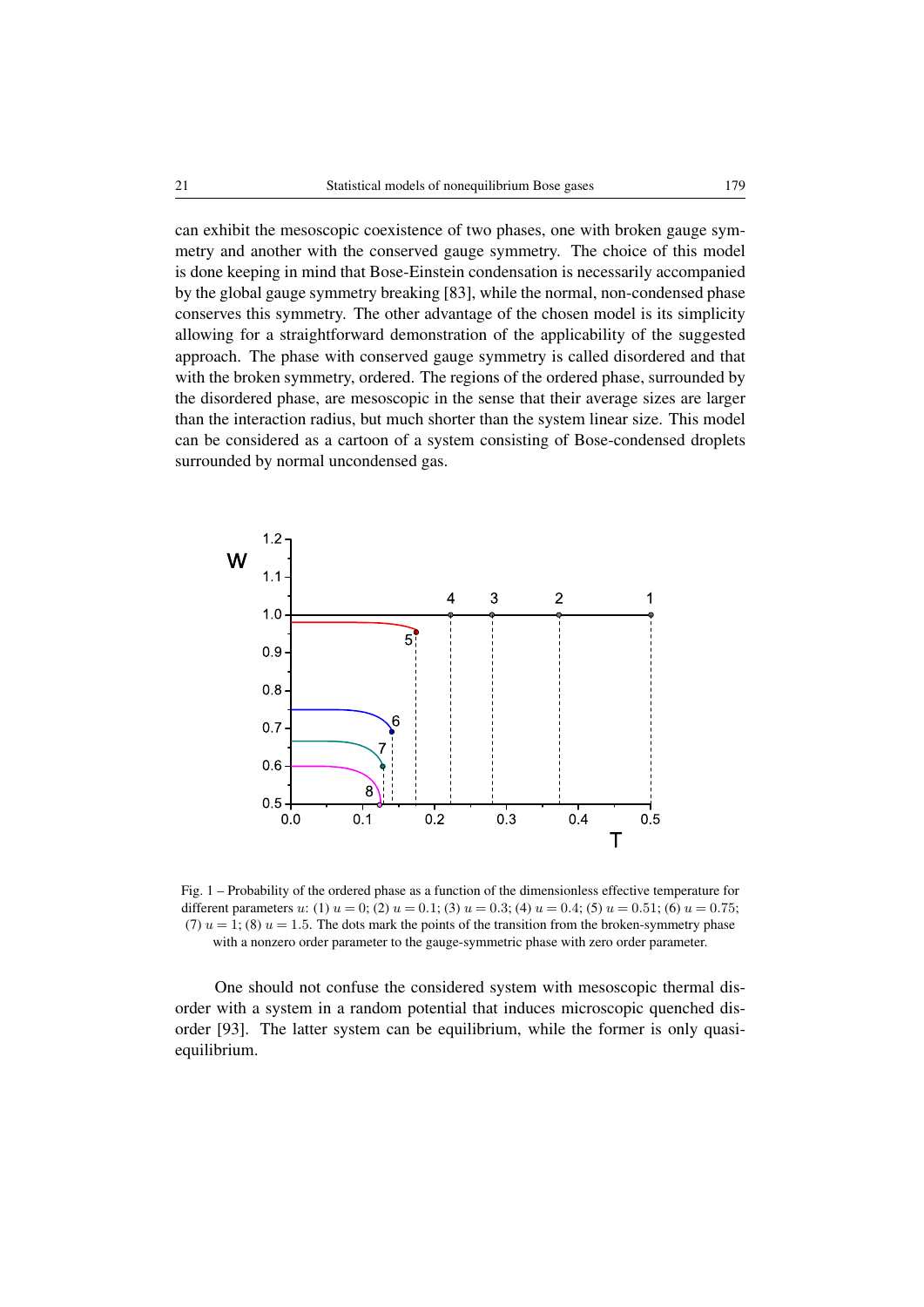

Fig. 2 – Order parameter as a function of the dimensionless effective temperature for different parameters u: (1)  $u = 0$ ; (2)  $u = 0.1$ ; (3)  $u = 0.3$ ; (4)  $u = 0.4$ ; (5)  $u = 0.51$ ; (6)  $u = 0.75$ ; (7)  $u = 1$ ; (8)  $u = 1.5$ . The dots mark the points of the transition from the broken-symmetry phase with a nonzero order parameter to the gauge-symmetric phase with zero order parameter.

Let us consider an insulating optical lattice, where atoms can occupy several energy levels  $E_n$ . Atoms are assumed to interact through long-range forces, such as spinor or dipole forces [94]. We start with the standard Hamiltonian in term of the field operators  $\psi(\mathbf{r})$  that can be expanded over atomic orbitals,

$$
\psi(\mathbf{r}) = \sum_{nj} c_{nj} \varphi_{nj}(\mathbf{r}),\tag{66}
$$

where the index n labels energy levels  $E_n$  and j enumerates lattice cites. Keeping in mind unity filling factor, we impose the no-double-occupancy condition

$$
\sum_{n} c_{nj}^{\dagger} c_{nj} = 1, \qquad c_{mj} c_{nj} = 0. \tag{67}
$$

Taking account of only two lowest energy levels makes it possible to introduce the pseudospin operators  $S_j^{\alpha}$  by means of the transformation

$$
c_{1j}^{\dagger} c_{1j} = \frac{1}{2} + S_j^x, \t c_{2j}^{\dagger} c_{2j} = \frac{1}{2} - S_j^x,
$$
  

$$
c_{1j}^{\dagger} c_{2j} = S_j^z - i S_j^y, \t c_{2j}^{\dagger} c_{1j} = S_j^z + i S_j^y.
$$
 (68)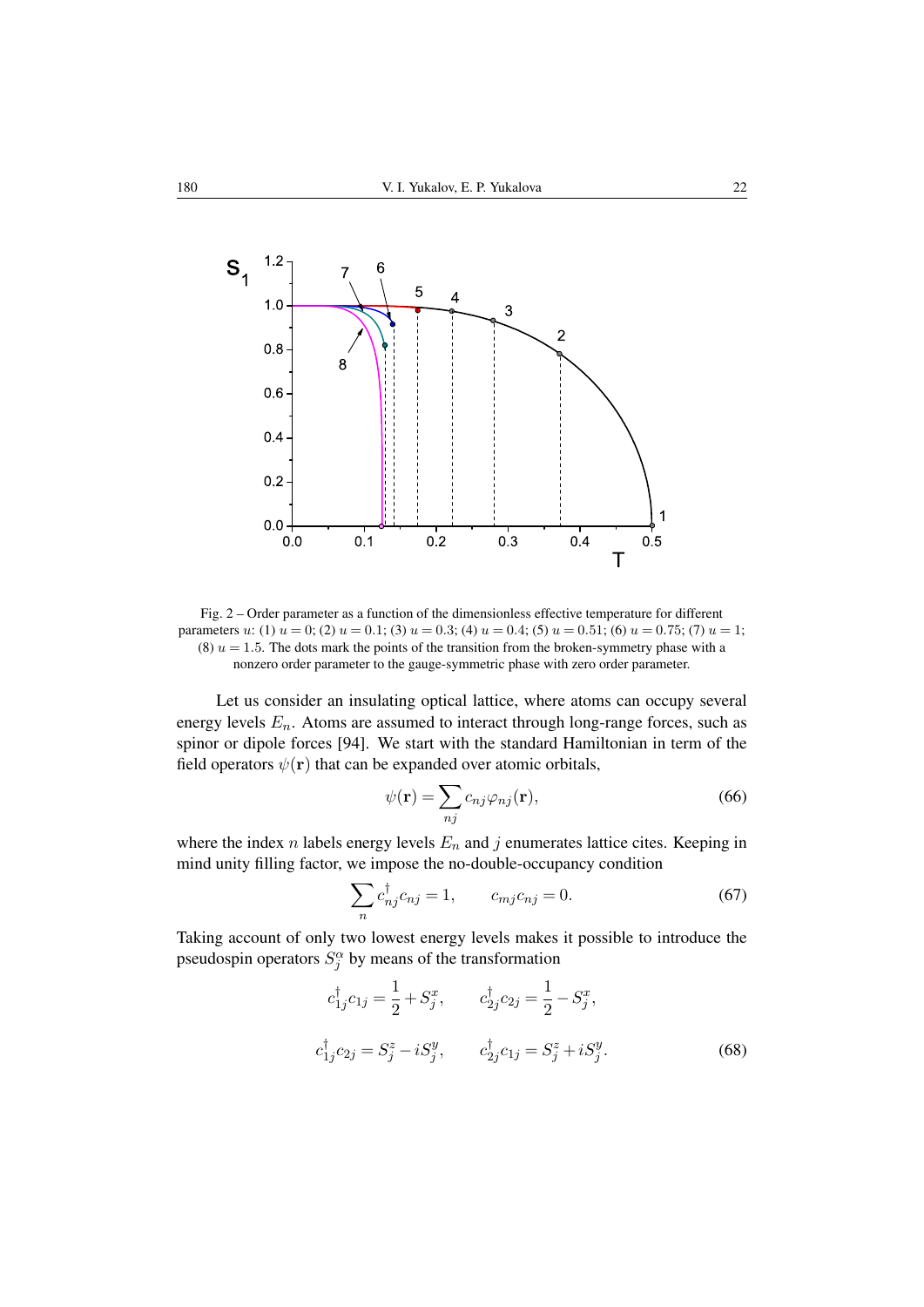Assume that the system consists of the random mixture of two different phases. One phase has broken gauge symmetry and the other is gauge symmetric. By ac-

complishing the averaging over the manifold indicator functions [4], we come to the effective Hamiltonian

$$
\widetilde{H}=H_1\bigoplus H_2,
$$

$$
H_{\nu} = w_{\nu} N E_0 + \frac{w_{\nu}^2}{2} \sum_{i \neq j} A_{ij} - w_{\nu} \Omega_0 \sum_j S_j^x + w_{\nu}^2 \sum_{i \neq j} \left( B_{ij} S_i^x S_j^x - I_{ij} S_i^z S_j^z \right),
$$
 (69)

in which  $A_{ij}, B_{ij}, I_{ij}$  are the matrix elements of the atomic interaction potential [95] and

$$
E_0 \equiv \frac{1}{2}(E_1 + E_2), \qquad \Omega_0 \equiv E_2 - E_1.
$$
 (70)

This Hamiltonian is invariant under the gauge transformation

$$
S_j^z \longrightarrow e^{i\alpha} S_j^z,\tag{71}
$$

in which  $\alpha$  is a real number. The pseudospin average, depending on the considered phase, can be calculated in two ways,

$$
\langle S_j^z \rangle_{\nu} \equiv \text{Tr}_{\mathcal{H}_{\nu}} \hat{\rho}_{\nu} S_j^z \qquad (\nu = 1, 2) , \qquad (72)
$$

with different statistical operators

$$
\hat{\rho}_{\nu} \equiv \frac{\exp(-\beta H_{\nu})}{\text{Tr}_{\mathcal{H}_{\nu}} \exp(-\beta H_{\nu})}
$$
(73)

and over different spaces of microscopic states typical of the given phase. The phase with broken gauge symmetry corresponds to the nonzero average

$$
\langle S_j^z \rangle_1 \neq 0,\tag{74}
$$

while the phase with the conserved symmetry gives

$$
\langle S_j^z \rangle_2 = 0. \tag{75}
$$

The order parameters are defined as

$$
s_{\nu} \equiv \frac{2}{N} \sum_{j=1}^{N} \langle S_j^z \rangle_{\nu}.
$$
 (76)

For the phases with the broken symmetry and unbroken symmetry, one has, respectively,

$$
s_1 \neq 0, \qquad s_2 = 0. \tag{77}
$$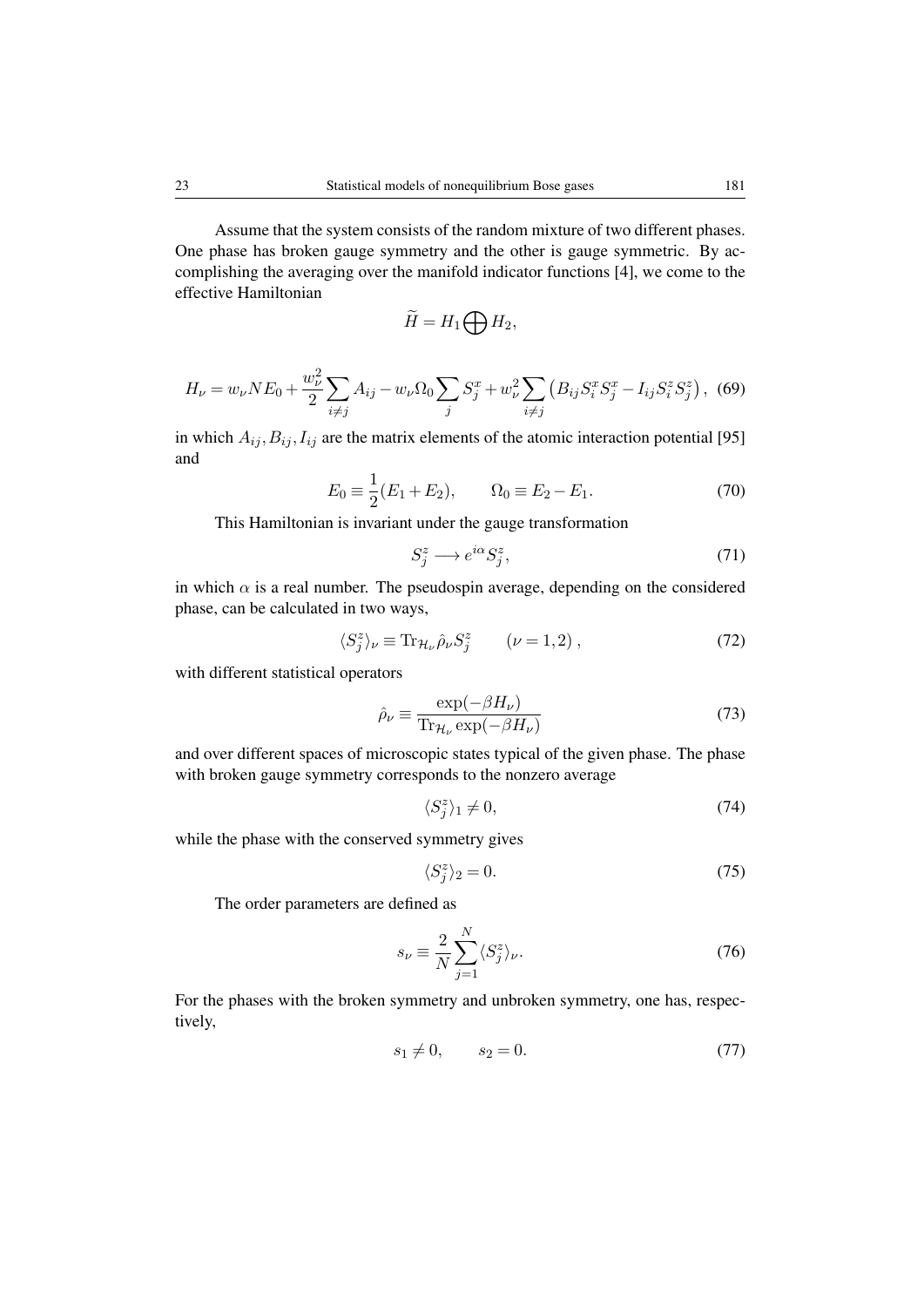To calculate the order parameter  $s_1$  and the phase probabilities  $w_{\nu}$ , we resort to the mean-field approximation, with the use of the notations

$$
u \equiv \frac{A}{I+B}, \qquad b \equiv \frac{B}{I+B}, \qquad \omega \equiv \frac{\Omega_0}{I+B},
$$
  

$$
A \equiv \frac{1}{N} \sum_{i \neq j}^{N} A_{ij}, \qquad B \equiv \frac{1}{N} \sum_{i \neq j}^{N} B_{ij}, \qquad I \equiv \frac{1}{N} \sum_{i \neq j}^{N} I_{ij}.
$$
 (78)

Then, the minimization of the grand potential  $\Omega$  yields the equations

$$
w_1 = \frac{2u + \omega_1 x_1 - \omega_2 x_2}{4u - (1 - b)s_1^2}, \qquad w_2 = 1 - w_1,
$$
  

$$
\sqrt{(w_1 s_1)^2 + \omega^2} = w_1 \tanh\left[\frac{(1 - b)w_1}{2T}\sqrt{(w_1 s_1)^2 + \omega^2}\right],
$$
(79)

in which the effective temperature T is measured in units of  $I + B$  and

$$
x_1 = \frac{\omega}{w_1}, \qquad x_2 = \tanh\left(\frac{w_2 \omega_2}{2T}\right). \tag{80}
$$

We solved these equations numerically for  $b \ll 1$ ,  $\omega \ll 1$ , and for varying u. At  $T = 0$ , the order parameter  $s_1 = 1$ . It monotonically decreases with rising T up to a phase-transition point, where  $s_1$  becomes zero and the system transfers to a disordered phase with unbroken gauge symmetry. The phase transition is of second order for  $u \le 0$  and  $u \ge 3/2$ , while of first order for  $0 < u < 3/2$ . The behavior of  $w_1$  and  $s_1$  as functions of T is shown in Figs. 1 and 2. This model illustrates that, for some system parameters and for sufficiently high effective temperature that includes the injected energy, the system, can, first, become a mixture of two phases, one with broken gauge symmetry and the other with unbroken symmetry, and at a large effective temperature  $T$  the whole system transfers to the disordered phase with unbroken symmetry, that is, becomes normal gauge-symmetric phase.

 $\omega_1 = (1-b)\omega, \qquad \omega_2 = \omega - bw_2x_2,$ 

#### 7. CONCLUSION

The idea is advanced that strong perturbations of an initially equilibrium Bosecondensed gas lead to the sequence of nonequilibrium states whose order is inverse to the sequence of states arising in the process of the Bose-gas relaxation from an initial nonequilibrium non-condensed state to its equilibrium Bose-condensed state.

We have described a general approach for constructing statistical models of nonequilibrium Bose gases. The method is based on the averaging over heterogenous configurations of a nonequilibrium system.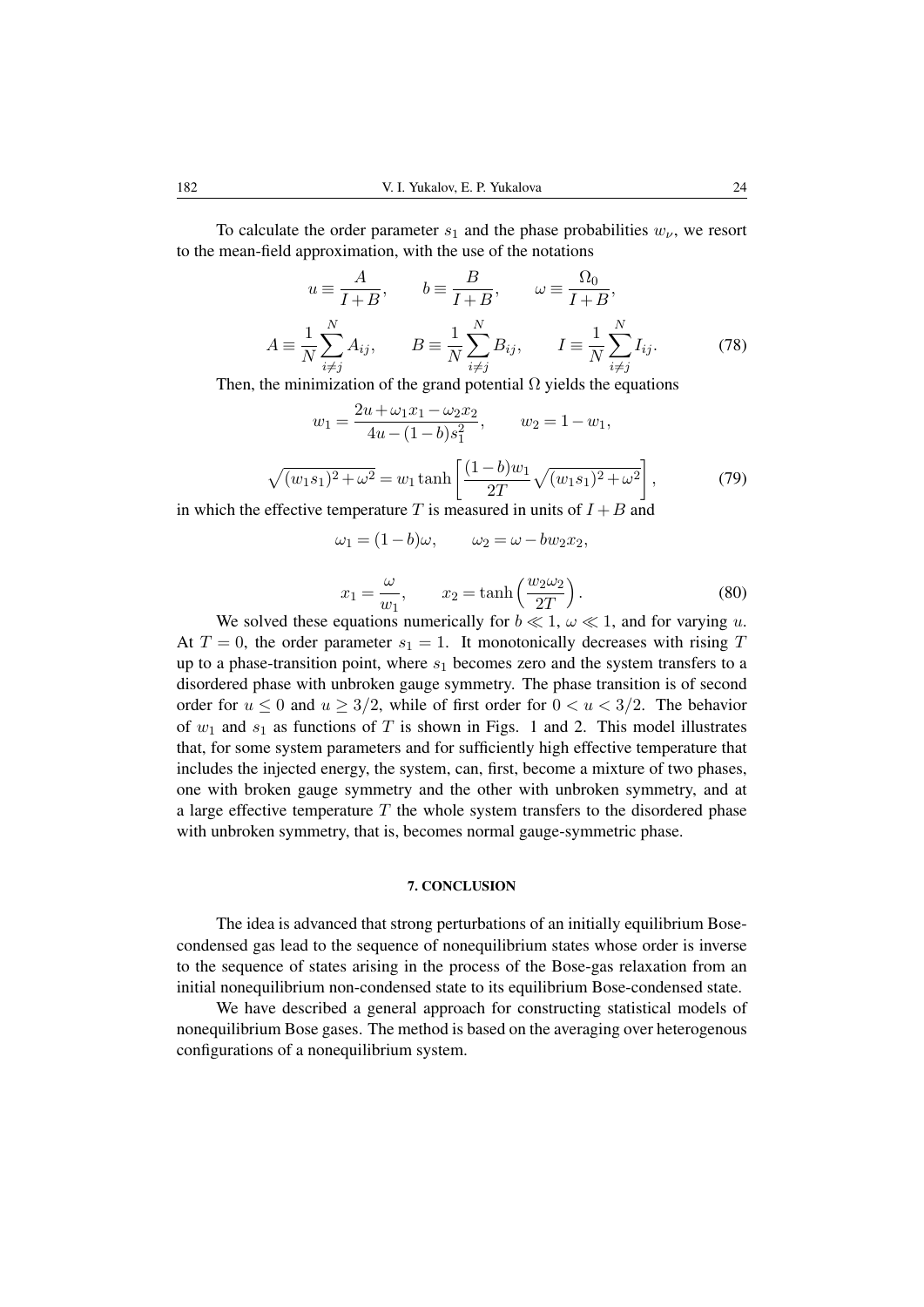A statistical model of grain turbulence is suggested, whose general properties are formulated. Numerical calculations for a simple model, in the frame of a meanfield approximation, show that the grain turbulence can exist in a region of injected energies. Increasing the amount of energy, injected into the system above the threshold, leads to the destruction of the regime of grain turbulence, so that the system passes to a normal non-condensed state with the preserved gauge symmetry. The gauge-symmetric phase represents the wave turbulence of normal, non-condensed gas. The transformation of the gauge-broken phase into the gauge-symmetric phase plays the role of the transition from the grain turbulence to wave turbulence.

*Acknowledgements.* We are grateful for discussions to V.S. Bagnato, R.G. Hulet, and A.N. Novikov. Financial support from the Russian Foundation for Basic Research (grant #14−02−00723) is appreciated.

#### **REFERENCES**

- 1. C. K. Tam and K. C. Chen, J. Fluid Mech. 92, 303 (1979).
- 2. R. H. Kraichnan and D. Montgomery, Rep. Prog. Phys. 43, 547 (1980).
- 3. V. I. Yukalov, Laser Phys. Lett. 7, 467 (2010).
- 4. V. I. Yukalov, Phys. Rep. 208, 395 (1991).
- 5. V. I. Yukalov, Int. J. Mod. Phys. 17, 2333 (2003).
- 6. V. I. Yukalov, E. P. Yukalova, and V. S. Bagnato, Laser Phys. 12, 231 (2002).
- 7. E. H. Lieb, R. Seiringer, J. P. Solovej, and J. Yngvason, *The Mathematics of the Bose Gas and Its Condensation* (Birkhauser, Basel, 2005).
- 8. V. Letokhov, *Laser Control of Atoms and Molecules* (Oxford University Press, New York, 2007).
- 9. C. J. Pethick and H. Smith, *Bose-Einstein Condensation in Dilute Gases* (Cambridge University Press, Cambridge, 2008).
- 10. P. W. Courteille, V. S. Bagnato, and V. I. Yukalov, Laser Phys. 11, 659 (2001).
- 11. J. O. Andersen, Rev. Mod. Phys. 76, 599 (2004).
- 12. V. I. Yukalov, Laser Phys. Lett. 1, 435 (2004).
- 13. K. Bongs and K. Sengstock, Rep. Prog. Phys. 67, 907 (2004).
- 14. V. I. Yukalov and M. D. Girardeau, Laser Phys. Lett. 2, 375 (2005).
- 15. A. Posazhennikova, Rev. Mod. Phys. 78, 1111 (2006).
- 16. N. P. Proukakis and B. Jackson, J. Phys. B 41, 203002 (2008).
- 17. V. A. Yurovsky, M. Olshanii, and D. S. Weiss, Adv. At. Mol. Opt. Phys. 55, 61 (2008).
- 18. V. I. Yukalov, Laser Phys. 19, 1 (2009).
- 19. V. I. Yukalov, Phys. Part. Nucl. 42, 460 (2011).
- 20. V. I. Yukalov, E. P. Yukalova, and V. S. Bagnato, Phys. Rev. A 56, 4845 (1997).
- 21. J. A. Seman, E. A. L. Henn, M. Haque, R. F. Shiozaki, E. R. F. Ramos, M. Caracanhas, P. Castilho, C. Castelo Branco, P. E. S. Tavares, F. J. Poveda-Cuevas, G. Roati, K. M. F. Magalhães, and V. S. Bagnato, Phys. Rev. A 82, 033616 (2010).
- 22. V. I. Yukalov, E.P. Yukalova, and V. S. Bagnato, Phys. Rev. A 66, 043602 (2002).
- 23. V. I. Yukalov, Acta Phys. Pol. A 57, 295 (1980).
- 24. Z. Dutton, M. Budde, C. Slowe, and L. V. Hau, Science 293, 663 (2001).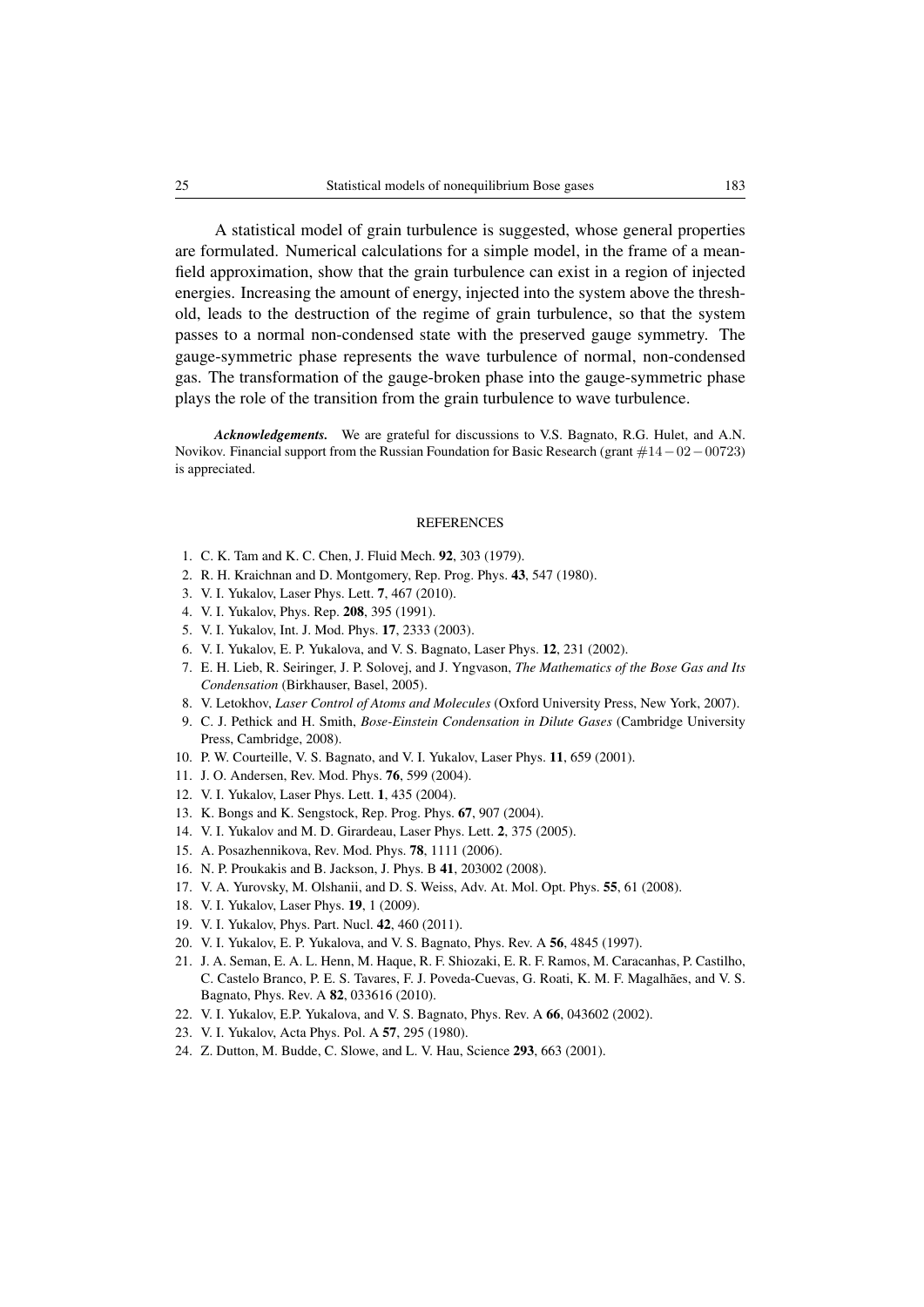- 25. V. I. Yukalov and E. P. Yukalova, Laser Phys. Lett. 1, 50 (2004).
- 26. J. Ruostekoski and Z. Dutton, Phys. Rev. A 72, 063626 (2005).
- 27. I. Shomroni, E. Lahoud, S. Levy, and J. Steinhauer, Nature Phys. 5, 193 (2009).
- 28. M. Ma, R. Carretero-Gonzalez, P. G. Kevrekidis, D. J. Frantzeskakis, and B. A. Malomed, Phys. Rev. A 82, 023621 (2010).
- 29. S. Ishiro, M. Tsubota, and H. Takeuchi, Phys. Rev. A 83, 063602 (2011).
- 30. T. P. Simula, Phys. Rev. A 84, 021603 (2011).
- 31. E. A. L. Henn, J. A. Seman, G. Roati, K. M. F. Magalhães, and V. S. Bagnato, Phys. Rev. Lett. 103, 045301 (2009).
- 32. J. A. Seman, R. F. Shiozaki, F. J. Poveda-Cuevas, E. A. L. Henn, K. M. F. Magalhaes, G. Roati, G. ˜ D. Telles, and V. S. Bagnato, J. Phys. Conf. Ser. 264, 012004 (2011).
- 33. R. F. Shiozaki, G. D. Telles, V. I. Yukalov, and V. S. Bagnato, Laser Phys. Lett. 8, 393 (2011).
- 34. J. A. Seman, E. A. L. Henn, R. F. Shiozaki, G. Roati, F. J. Poveda-Cuevas, K. M. F. Magalhaes, V. ˜ I. Yukalov, M. Tsubota, M. Kobayashi, K. Kasamatsu, and V. S. Bagnato, Laser Phys. Lett. 8, 691 (2011).
- 35. V. S. Bagnato and V. I. Yukalov, Prog. Opt. Sci. Photon. 1, 377 (2013).
- 36. J. A. Seman, E. A. L. Henn, M. Haque, R. F. Shiozaki, E. R. F. Ramos, M. Caracanhas, P. Castilho, C. Castelo Branco, P. E. S. Tavares, F. J. Poveda-Cuevas, G. Roati, K. M. F. Magalhães, and V. S. Bagnato, Phys. Rev. A 82, 033616 (2010).
- 37. E. A. L. Henn, J. A. Seman, E. R. F. Ramos, M. Caracanhas, P. Castilho, E. P. Olimpio, G. Roati, D. V. Magalhães, K. M. F. Magalhães, and V. S. Bagnato, Phys. Rev. A 79, 043618 (2009).
- 38. E. R. F. Ramos, E. A. L. Henn, J. A. Seman, M. A. Caracanhas, K. M. F. Magalhães, K. Helmerson, V. I. Yukalov, and V. S. Bagnato, Phys. Rev. A 78, 063412 (2008).
- 39. S. E. Pollack, D. Dries, R. G. Hulet, K. M. F. Magalhaes, E. A. L. Henn, E. R. F. Ramos, M. A. ˜ Caracanhas, and V. S. Bagnato, Phys. Rev. A 81, 053627 (2010).
- 40. S. E. Pollack, D. Dries, M. Junker, Y. P. Chen, T. A. Corcovilos, and R. G. Hulet, Phys. Rev. Lett. 102, 090402 (2009).
- 41. S. E. Pollack, D. Dries, and R. G. Hulet, Science 326, 1683 (2009).
- 42. E. Timmermans, P. Tommasini, M. Hussein, and A. Kerman, Phys. Rep. 315, 199 (1999).
- 43. E. Levich and V. Yakhot, Phys. Rev. B 15, 243 (1977).
- 44. H. T. C. Stoof, Phys. Rev. A 45, 8398 (1992).
- 45. H. T. C. Stoof, Phys. Rev. Lett. 78, 768 (1997).
- 46. D. W. Snoke and J. P. Wolfe, Phys. Rev. B 39, 4030 (1989).
- 47. D. V. Semikoz and I. I. Tkachev, Phys. Rev. D 55, 489 (1997).
- 48. K. Damle, S. N. Majumdar, an S. Sachdev, Phys. Rev. A 54, 5037 (1996).
- 49. P. D. Drummond and J. F. Corney, Phys. Rev. A 60, 2661 (1999).
- 50. Y. Kagan and B. V. Svistunov, J. Exp. Theor. Phys. 78, 187 (1994).
- 51. Y. Kagan and B. V. Svistunov, Phys. Rev. Lett. 79, 3331 (1997).
- 52. N. G. Berloff and B. V. Svistunov, Phys. Rev. A 66, 013603 (2002).
- 53. J. Sopik, C. Sire, and P. H. Chavanis, Phys. Rev. E 74, 011112 (2006).
- 54. B. Svistunov, Phys. Lett. A 287, 169 (2001).
- 55. C. W. Gardiner, P. Zoller, R. J. Ballagh, and M. J. Davis, Phys. Rev. Lett. 79, 1793 (1997).
- 56. C. W. Gardiner, M. D. Lee, R. J. Ballagh, M. J. Davis, and P. Zoller, Phys. Rev. Lett. 81, 5266 (1998).
- 57. M. Köhl, M. J. Davis, C. W. Gardiner, T. W. Hänsch, and T. Esslinger, Phys. Rev. Lett. 88, 080402 (2002).